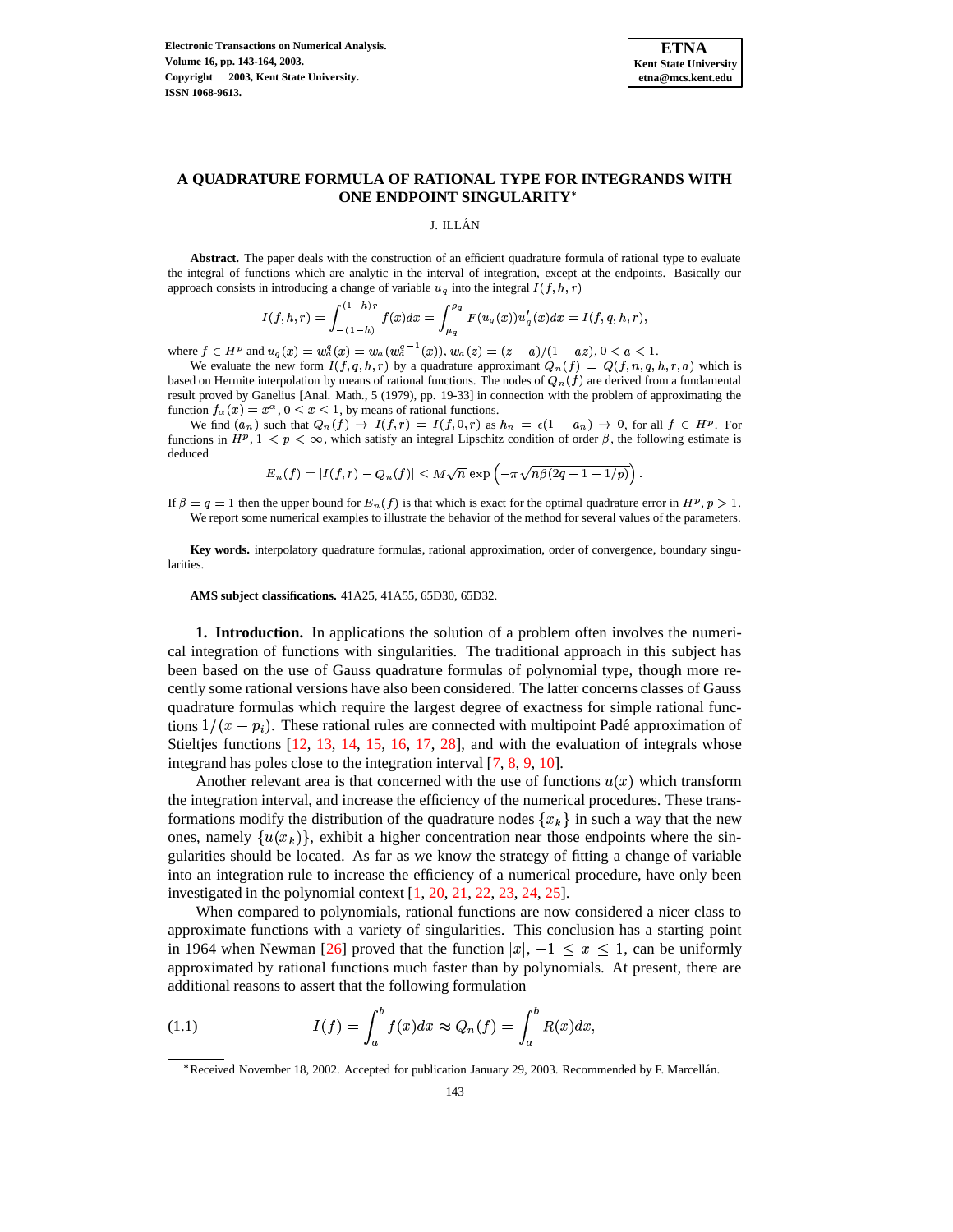where  $R$  is a convenient rational function, is expedient when  $f$  is an analytic function with a finite number of singularities on [a, b], or with some poles close to [a, b]. A basic argument in favour of the latter is that the term  $f q$  in the error  $|f - p/q| = |fq - p|/q$ , can be better approximated than f by polynomials p, if q annihilates the poles of f closer to  $[a, b]$ .

The class of functions to be integrated are those defined on the interval  $(-1, r], 0 < r <$ 1, which admit analytic continuation to the space  $H<sup>p</sup>$ . Rational approximation of functions in a Hardy space was earlier investigated by Gonchar in [\[11\]](#page-21-14) as a continuation to Newman's research [\[26\]](#page-21-13).

<span id="page-1-0"></span>In this paper we deal with a method of numerical integration which works, theoretically speaking, on the Hardy space  $H<sup>p</sup>$  and is based on interpolation by means of rational functions. For each  $n \in \mathbb{N}$  this formula has the form given below

$$
(1.2) \tI_r(f) = \int_{-1}^r f(x)dx = \sum_{k=1}^{n-b} A_{n,k}f(z_{n,k}) + \sum_{k=1}^b B_{n,k}f^{(k)}(r) + E_{n,r}(f),
$$

where  $0 < r < 1$ ,  $f \in H^p$ ,  $b = b_n \in \mathbb{N}$ ,  $-1 < z_{n,k} < r$ ,  $A_{n,k}$ ,  $B_{n,j} \in R$ ,  $k = 1, ..., n - b$ ,  $j = 1, ..., b; f<sup>(m)</sup>$  is the m-th derivative of f, and  $E_{n,r}(f)$  is the quadrature error.

<span id="page-1-1"></span>Formula  $(1.2)$  is a special case of those studied by Bojanov [\[4\]](#page-20-5), Newman [\[27\]](#page-21-15), Andersson [\[2\]](#page-20-6), Andersson & Bojanov [\[3\]](#page-20-7). To understand why rational functions play a role in this theory it is sufficient to consider the general formulation given below

$$
(1.3) \qquad \int_{t}^{s} f(x) d\mu(x) \approx Q_n(f) = \int_{|z|=1} R_n(z) f(z) dz = \sum_{i=1}^{s} \sum_{j=0}^{m(i)} a_{i,j} f^{(j)}(z_i),
$$

where  $-1 \le t < s \le 1$ ,  $\mu$  is a finite and positive measure on  $(-1,1)$ ,  $R_n$  is some rational function of order *n* with poles  $z_i$ ,  $\sum_{i=1}^s m(i) = n$ ,  $|z_i| < 1$ , and  $R_n(\infty) = 0$ . It is well-known that  $Q_n$  is a continuous linear functional on  $H^p$ , and that Cauchy's integral formula can be applied to yield the finite sum on the right term of  $(1.3)$ . The exact bound  $\exp(-\pi \sqrt{n/p'})$ ,  $1/p + 1/p' = 1$ , for the optimal error  $\inf_{Q_n} ||I_1 - Q_n||$  in  $H^p, p > 1$ , is found in [\[2,](#page-20-6) [3\]](#page-20-7).

The main purpose of this paper is to present a new approach to construct an efficient rational quadrature formula to integrate analytic functions with a singularity at only one endpoint of the interval of integration. More precisely, we consider the problem of defining a transformation  $u_q(x)$ ,  $q \in \mathbb{N}$ , to be introduced into the integral  $I_r(f)$ . To evaluate the new form of the integral we select the points  $z_{n,k}$  in formula [\(1.2\)](#page-1-0) from a result by Ganelius (Lemma [2.1\)](#page-1-2), and the coefficients  $A_{n,k}$ ,  $B_{n,k}$  according to an exactness condition based on interpolation by means of rational functions. Then we prove that the quadrature error is asymptotically of the order  $\exp(-c\sqrt{n})$ , for functions in  $H^p$  which satisfy an integral Lipschitz condition. Besides, we expect that the numerical behavior of such a procedure compares favorably with some other remarkable quadrature rules (cf. [\[20,](#page-21-7) [23\]](#page-21-10)).

The paper is organized as follows. Section [2](#page-1-3) is devoted to define nodes and coefficients for integration formulas of the form  $(1.2)$ . Section [3](#page-4-0) deals with the construction of a change of variable which we fit into the integral  $\int_{-(1-h)}^{(1-h)/} f(x) dx$ , to reach an order of convergence which is optimal in  $n$  according to the theoretical results obtained by Andersson [\[2\]](#page-20-6). Finally, Section [4](#page-15-0) contains some remarks and numerical examples to show the power of the method.

<span id="page-1-3"></span><span id="page-1-2"></span>**2. Construction of the quadrature formula.** The next result can be derived from [\[6\]](#page-20-8) and is basic for our approach.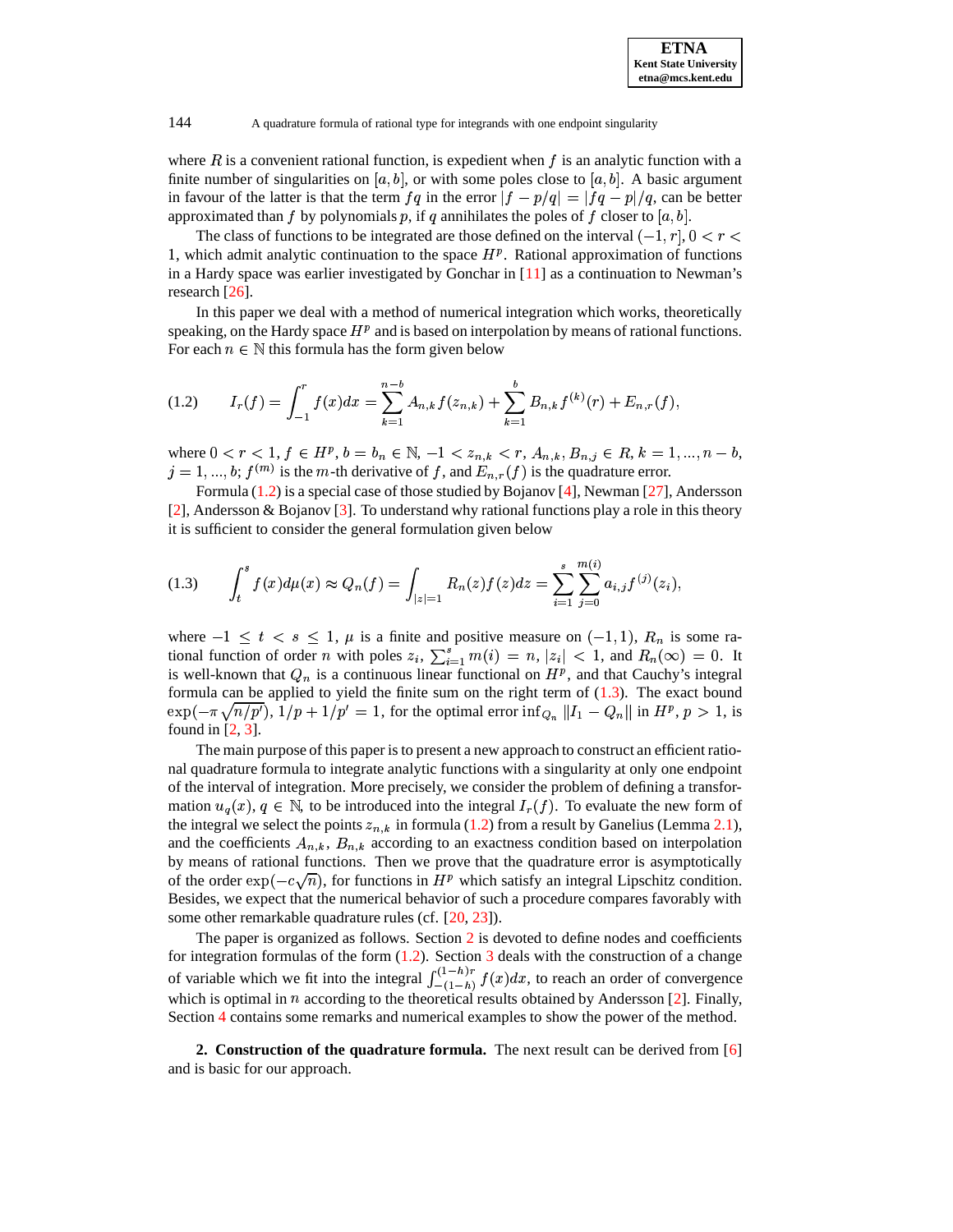**ETNA Kent State University etna@mcs.kent.edu**

J. Illán $145$ 

<span id="page-2-0"></span>LEMMA 2.1. *For*  $\theta > 0$ , *n positive integer there exists a constant*  $C_{\theta}$  *which only depends*  $\partial$ *n* $\theta$ *, such that* 

(2.1) 
$$
\max_{x \in [0,1]} x^{\theta} \prod_{k=1}^{n} \left| \frac{x - y_{\theta,n,k}}{x + y_{\theta,n,k}} \right| \leq C_{\theta} \exp(-\pi \sqrt{n\theta}),
$$

where  $y_{\theta,n,k} = \phi(k)/\phi(n-b_{n,\theta})$ ,  $b_{n,\theta} = [48\pi\sqrt{3\theta n/2}] + 1$  ([X] denotes the integer part *of X*),  $n > 34110\theta$ ,  $k = 0, 1, ..., n - b_{n,\theta}$ ,  $\phi(u) = \exp(\pi \sqrt{u/\theta})$ ; and  $y_{\theta,n,k} = 1$  for  $k = n - b_{n,\theta} + 1, ..., n.$ 

Lemma [2.1](#page-1-2) is based on the strong connection between rational approximation and some equilibrium problems. This result was used by Ganelius to obtain the exact order of convergence for the best uniform approximation of  $x^{\alpha}$ ,  $0 \le x \le 1$ , by means of rational functions of orden  $n$ . Next we describe some of the most relevant aspects of Ganelius' technique to obtain estimate [\(2.1\)](#page-2-0).

Given the Green function of the right half plane  $\Omega$ , namely

$$
g(z,\omega)=\log\left|\frac{z+\omega}{z-\omega}\right|,
$$

singular at  $\omega$ ,  $\Re \omega$  < 0, consider the problem of estimating from below the potential of the positive measure  $\nu$  on [0, 1] defined by  $d\nu(y) = a \log^+(\omega y) dy/y + b \delta(y-1)$ , where  $\omega > 1$ ,  $a = 2\theta/\pi^2$ ,  $\delta$  is the Dirac measure concentrated in  $x = 0$ ,  $\|v\| = n$  and b is some positive number.

By direct calculations it is deduced in [\[6\]](#page-20-8) that the condition  $\log \omega = \pi \sqrt{(n-b)/\theta}$  must be assumed, and for all  $n \geq b$ 

<span id="page-2-1"></span>
$$
\int_0^1g(x,y)d\nu(y)+\theta\log\frac{1}{x}\geq
$$

$$
\pi\sqrt{\theta(n-b)}+\frac{b}{4}x(1+2(1-x))^{-2}-3\theta-12\pi x\sqrt{\theta n/2}(1+2(1-x))^{-1}.
$$

The following step is to take  $b = b_{n,\theta}$  as that given in Lemma [2.1,](#page-1-2) to find

(2.2) 
$$
\int_0^1 g(x,y)d\nu(y) + \theta \log \frac{1}{x} \geq \pi \sqrt{\theta n} - 192\pi^2 \theta.
$$

Notice that  $n > 34110\theta$  implies  $n \ge b_{n,\theta}$ .

At this point the nature of the number  $b = b_{n,\theta}$  and the role played by it in this theory should be clear enough to the reader. Of course, much more details can be seen in the paper of Ganelius.

After obtaining  $(2.2)$  the proof of lemma [2.1](#page-1-2) is practically concluded. To derive the inequality [\(2.1\)](#page-2-0) from [\(2.2\)](#page-2-1), it only remains to replace the distribution  $\nu$  by a discrete measure  $\nu_n$ . Despite all the technical difficulties of this proof, the suitable location of the mass-points  $y_{\theta,n,k}$ , where the discrete distribution  $\nu_n$  is supported, doesn't seem very hard to obtain. The importance of the points  $y_{\theta,n,k}$  for our work, comes from the fact that the nodes  $z_{n,k}$  in [\(1.2\)](#page-1-0) will be expressed in terms of the former.

Andersson [\[2\]](#page-20-6) applied Lemma [2.1](#page-1-2) to find the exact rate of convergence of the optimal quadrature error in Hardy spaces. We also applied this result in Section [3](#page-4-0) to obtain an upper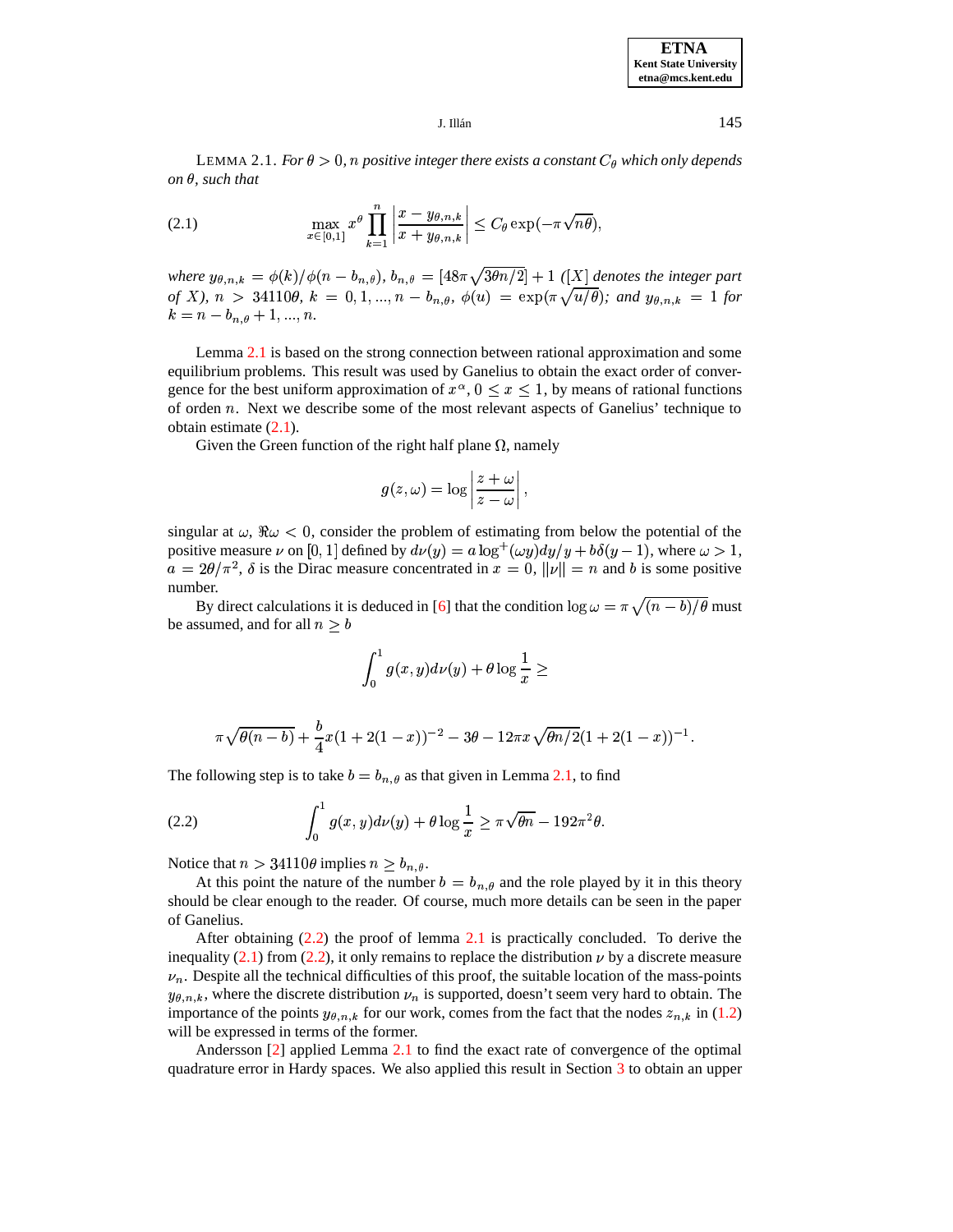| <b>ETNA</b>                  |
|------------------------------|
| <b>Kent State University</b> |
| etna@mcs.kent.edu            |

<span id="page-3-0"></span>bound for the quadrature error  $E_{n,r}(f)$  generated by formula [\(1.2\)](#page-1-0) after introducing a change of variable (see also [\[18\]](#page-21-16)). The notation in Lemma [2.1](#page-1-2) will be kept in the rest of the article.

The proof of the following result is straightforward.

LEMMA 2.2. Let  $h$ ,  $\delta$ ,  $\gamma$ ,  $\rho$  and  $\mu$  be real numbers such that

y&}y (7AH-7y <sup>&</sup>gt;

Let  $\alpha = (\gamma - \rho)/(\rho - \delta)$  and  $\Gamma$  be the circle with center at  $C = (\gamma + \delta)/2$  and radius  ${K}=(\gamma-\delta)/2$ . In addition, let consider the following rational functions

(2.3) 
$$
\xi(z) = \alpha \frac{z - \delta}{\gamma - z}, \quad \Phi_n(x) = \frac{P_n(x)}{P_n(-x)},
$$

*where is given by*

$$
P_n(x) = \prod_{k=1}^n (t_{n,k} - x),
$$

 $with 0 < t_{n,k} \leq 1, k = 1, ..., n, n \in \mathbb{N}$ . *Then,*  $\Phi_n$  *and*  $\xi$  *satisfy the following properties* 

- *1.*  $\Gamma = \{z / \Re \xi(z) = 0\}.$ 2.  $\xi(\rho) = 1$ . 3.  $z \to \xi(z)$  is an increasing function on  $R \setminus \{\gamma\}$ .
- 4.  $0 < \xi(z) \leq 1, z \in [\mu, \rho].$
- <span id="page-3-3"></span>*5. If*  $s \in \Gamma$  *then*  $|\Phi_n(\xi(z))| = 1$ .

<span id="page-3-5"></span><span id="page-3-4"></span><span id="page-3-2"></span>LEMMA 2.3. Let  $\Phi_n$  and  $\xi$  be the rational functions defined in Lemma [2.2.](#page-3-0) Let  $R_n$  be *the rational function given by the following equation*

(2.4) 
$$
R_n(z) = \frac{1}{2\pi i} \int_{\Gamma} \frac{\Phi_n(\xi(s)) - \Phi_n(\xi(z))}{(s - z)\Phi_n(\xi(s))} F(s) ds, \ \ z \in [\mu, \rho],
$$

where  $F$  is an analytic function in the unit disk  $|z| < 1$ .

*If*  $W(x)$  *is a non-negative and continuous function on*  $[\delta, \gamma]$  *then the rational function*  $_n$  interpolates to  $F$  at the zeros of  $\Phi_n(\xi(z))$ , and the quadrature formula

(2.5) 
$$
I_{\rho,\mu}(F) = \int_{\mu}^{\rho} F(x)W(x)dx \approx Q_{\rho,\mu,n}(F) = \int_{\mu}^{\rho} R_n(x)W(x)dx,
$$

is of the form [\(1.3\)](#page-1-1) and it integrates exactly any rational function  $g_n(z)$ ,

<span id="page-3-1"></span>
$$
g_n(z)=\frac{p_{n-1}(z)}{P_n(-\xi(z))},
$$

*where*  $p_{n-1}$  *is a polynomial of degree at most*  $n-1$ *.* 

*Proof*. We use Fubini's theorem to obtain

(2.6) 
$$
\int_{\mu}^{\rho} R_n(x)W(x)dx = \frac{1}{2\pi i} \int_{\Gamma} F(z) \frac{q_n(z)}{P_n(\xi(z))} dz,
$$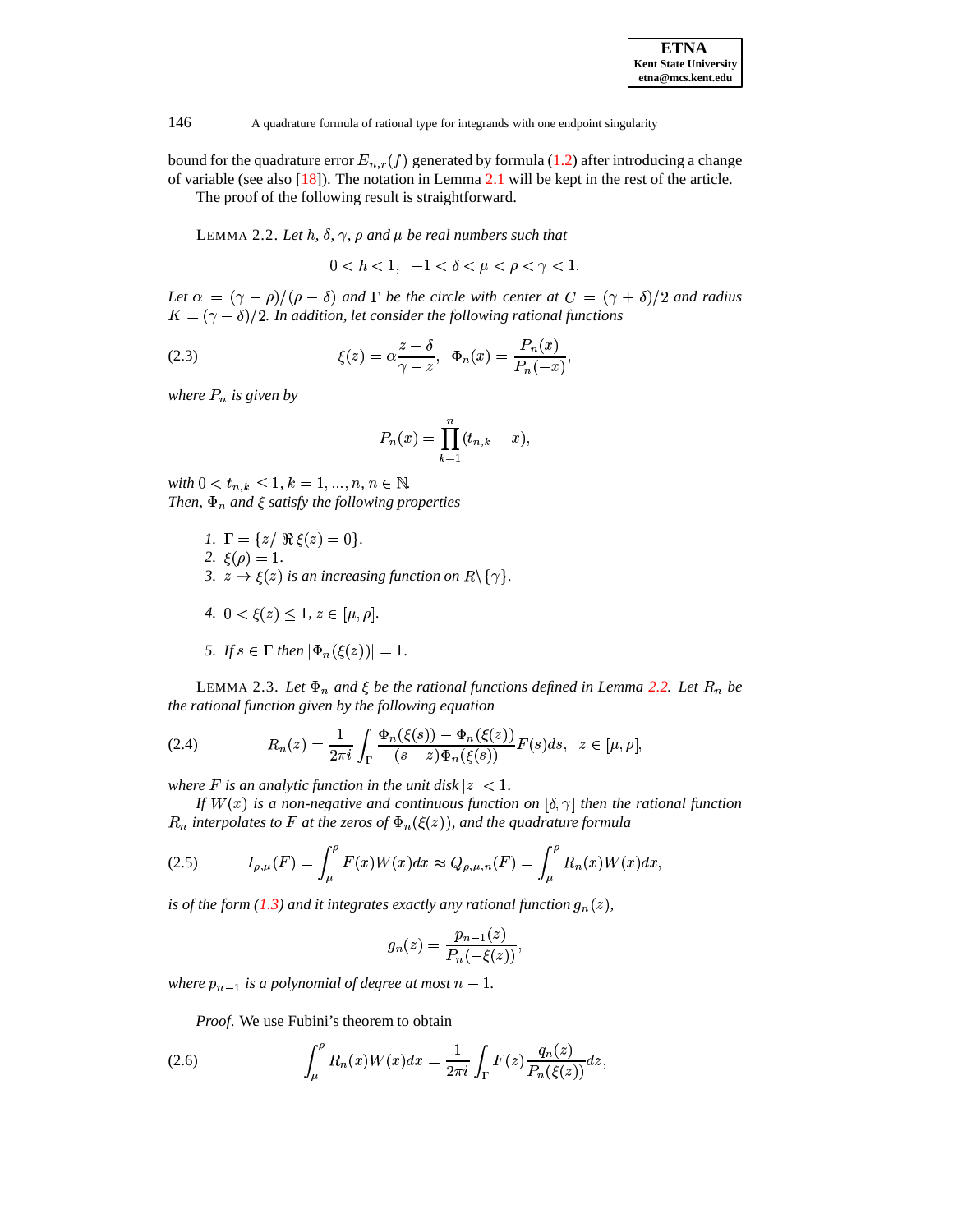## $J.$  Illán $147$

where  $q_n(z)$  is the following polynomial of degree at most  $n-1$ 

$$
q_n(z) = \int_{\mu}^{\rho} \frac{P_n(\xi(x))P_n(-\xi(z)) - P_n(\xi(z))P_n(-\xi(x))}{P_n(-\xi(x))(x-z)}W(x)dx.
$$

To deduce the expression of the approximant in  $(1.3)$ , we consider the expansion of  ${q_n(z)}/{P_n(\xi(z))}$  in a sum of simple rational functions to which we apply Cauchy's integral theorem.

<span id="page-4-3"></span>The nodes  $z_{n,k}$  of formula [\(2.5\)](#page-3-1) are the zeros of  $P_n(\xi(z))$ , and they can be easily calculated as follows

(2.7) 
$$
z_{n,k} = \frac{\gamma t_{n,k} + \alpha \delta}{t_{n,k} + \alpha}, \ \ k = 1, ..., n.
$$

Likewise, the zeros  $p_{n,k}$  of  $P_n(-\xi(z))$  are the poles of  $\Phi_n(\xi(z))$ . They appear in the statement of the exactness condition for formula [\(2.5\)](#page-3-1), and their formulation can be deduced from the following representation of  $\Phi_n(\xi(z))$ 

<span id="page-4-2"></span><span id="page-4-1"></span>

(2.8) 
$$
\Phi_n(\xi(z)) = \prod_{k=1}^n \left( \frac{t_{n,k} + \alpha}{\gamma t_{n,k} - \alpha \gamma} \right) \prod_{k=1}^n \left( \frac{z_{n,k} - z}{\frac{z(\alpha - t_{n,k})}{\gamma t_{n,k} - \alpha \delta} + 1} \right).
$$

The expression of the quadrature error of formula  $(2.5)$  is the following

(2.9) 
$$
E_n(F) = \int_{\mu}^{\rho} \Phi_n(\xi(x)) \left( \frac{1}{2\pi i} \int_{\Gamma} \frac{P_n(-\xi(s)) F(s)}{(s-x) P_n(\xi(s))} ds \right) W(x) dx.
$$

The exactness condition given in the lemma follows from  $(2.9)$ . In effect, if we put  $F(z) = p_{n-1}(z)/P_n(-\xi(z))$  in [\(2.9\)](#page-4-1), where  $p_{n-1}$  is a polynomial of degree at most  $n-1$ , the integrand of the integral between parenthesis can be written as a sum of terms of the form

$$
\frac{\lambda_k}{(s-z)(s-z_{n,k})^m},\;\;m=1,...,n,
$$

**The Committee of the Committee of the Committee of the Committee of the Committee of the Committee of the Committee** 

whose corresponding integrals can be evaluated by means of residues to obtain that all of them are zero.  $\Box$ 

The inequality  $\alpha > 0$  makes possible that  $\alpha = t_{n,k}$  for some values of n and k. It is the reason for which formula  $(2.8)$  can be considered as a suitable manner of representing the poles of  $\Phi_n(\xi(z))$ . In case of  $p_{n,k} = \infty$  it means that quadrature formula [\(2.5\)](#page-3-1) is exact for some polynomials as well.

We observe that quadrature formula [\(2.5\)](#page-3-1) depends on the parameters n,  $\delta$ ,  $\gamma$ ,  $\mu$  and  $\rho$ . Moreover, if we put  $t_{n,k} = y_{\theta,n,k}$  for some suitable  $\theta > 0$ , then we obtain a quadrature approximant of the same form as that in [\(1.2\)](#page-1-0) with  $b = b_{n,\theta}$ . .

<span id="page-4-0"></span>**3. An upper bound for the quadrature error.** In this section we construct a special analytic change of variable  $u_q, q \in \mathbb{N}$ , to be introduced into the integral

$$
I_{r,h}(f)=\frac{1}{(1-h)}\int_{-(1-h)}^{(1-h)r}f(x)dx,
$$

where  $0 < h < 1, 0 < r < 1-h, f \in H^p, p \ge 1$ .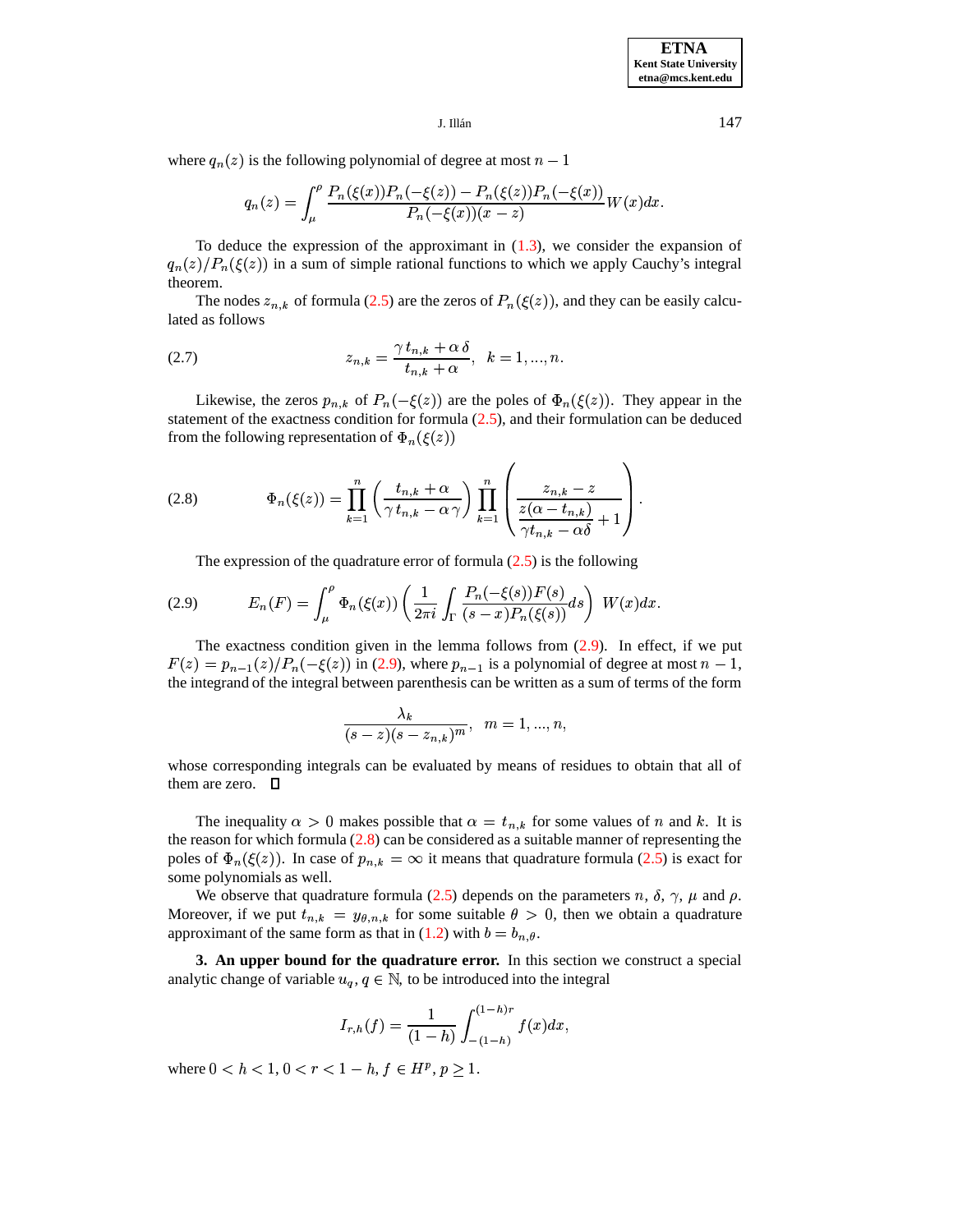| <b>ETNA</b>                  |  |  |  |  |
|------------------------------|--|--|--|--|
| <b>Kent State University</b> |  |  |  |  |
| etna@mcs.kent.edu            |  |  |  |  |

Next we evaluate  $I_{r,h}(f) = I_{\rho_q,\mu_q}(F_{q,h})$ , with  $F_{q,h}(x) = f(u_q(x)), W(x) = u_q'(x)$ , and  $u_q([\rho_q, \mu_q]) = [-(1-h),(1-h)r]$ , using the corresponding quadrature approximant [\(2.5\)](#page-3-1) to approximate  $I_{r,h}$  with an error of order  $\exp(-c\sqrt{\theta n})$  (Lemma [3.7\)](#page-8-0). The last step of the procedure consists in evaluating  $I_{r,0}$  by using the same approximant with  $h \to 0$ .

Let us consider the rational functions

<span id="page-5-4"></span><span id="page-5-0"></span>
$$
w_a(z)=\frac{z-a}{1-az}.
$$

For  $a \in (-1, 1)$  the function  $w_a$  is a conformal mapping from the unit disk onto itself which For  $a \in (-1, 1)$  the function  $w_a$  is a conformal mapping from the unit disk onto itself which satisfies  $w_a(-1) = -1$  and  $w_a(1) = 1$ . Here we will only consider the case  $0 \le a < 1$ .

To construct  $u_q$  we need the following sequences.

DEFINITION 3.1. *For every* a and  $t, 0 \le a < 1, -1 < t < 1$ , we define the sequence

(3.1) 
$$
A_{q+1}(t) = \frac{a + A_q(t)}{1 + aA_q(t)}, \quad q = 0, 1, \dots A_0(t) = t.
$$

*In particular*  $A_q = A_q(0), q \in \mathbb{N}$ .

Let E be a non empty set and  $g: E \to E$  be a function on E. As usual we define  $g^q(x) = g(g^{q-1}(x)), q \ge 1$ , and  $g^0(x) = x, x \in E$ .

<span id="page-5-6"></span>LEMMA 3.2. *For every*  $a > 0$ ,  $q \ge 0$  and  $0 < h < 1$ , we have the following relations<br>(3.2)  $w_{A_a}(x) = w_a^q(x)$ ,

<span id="page-5-1"></span>
$$
(3.2) \t\t w_{A_n}(x) = w_n^q(x),
$$

(3.3) 
$$
t = w_{A_q}(A_q(t)).
$$

*Proof.* Relation [\(3.2\)](#page-5-0) is trivially true for  $q = 1$ . It remains to show that the assertion relative to the integer q implies the assertion relative to the integer  $q + 1$ . It means that we are *Proof.* Relation (3.2) is trivially true for relative to the integer q implies the assertion rel assuming that  $w_a(w_{A_a}(x)) = w_a^{a+1}(x)$ . ion (3.2) is trivially true for  $\chi$ <br>ger q implies the assertion rel<br> $(w_A(x)) = w_2^{q+1}(x)$ .

Therefore, we obtain

$$
w_a(w_{A_q}(x)) = \left(\frac{x(1 + aA_q) - (a + A_q)}{(1 + aA_q) - x(a + A_q)}\right) = \left(\frac{x - A_{q+1}}{1 - xA_{q+1}}\right) = w_{A_{q+1}}(x).
$$

<span id="page-5-5"></span><span id="page-5-3"></span><span id="page-5-2"></span>Equation [\(3.3\)](#page-5-1) is directly obtained from the definition of  $A_q(t)$ .  $\Box$ 

LEMMA 3.3. Let *t* be a fixed number in  $(-1,1)$ . The following properties take place. *1.*  $A_q(t_2) > A_q(t_1)$  provided that  $1 > t_2 > t_1 > -1$ ,  $q = 0, 1, 2, ...$ 2.  $1 > A_{q+1}(t) \ge A_q(t) \ge t$ ,  $q \in \mathbb{N}$ ,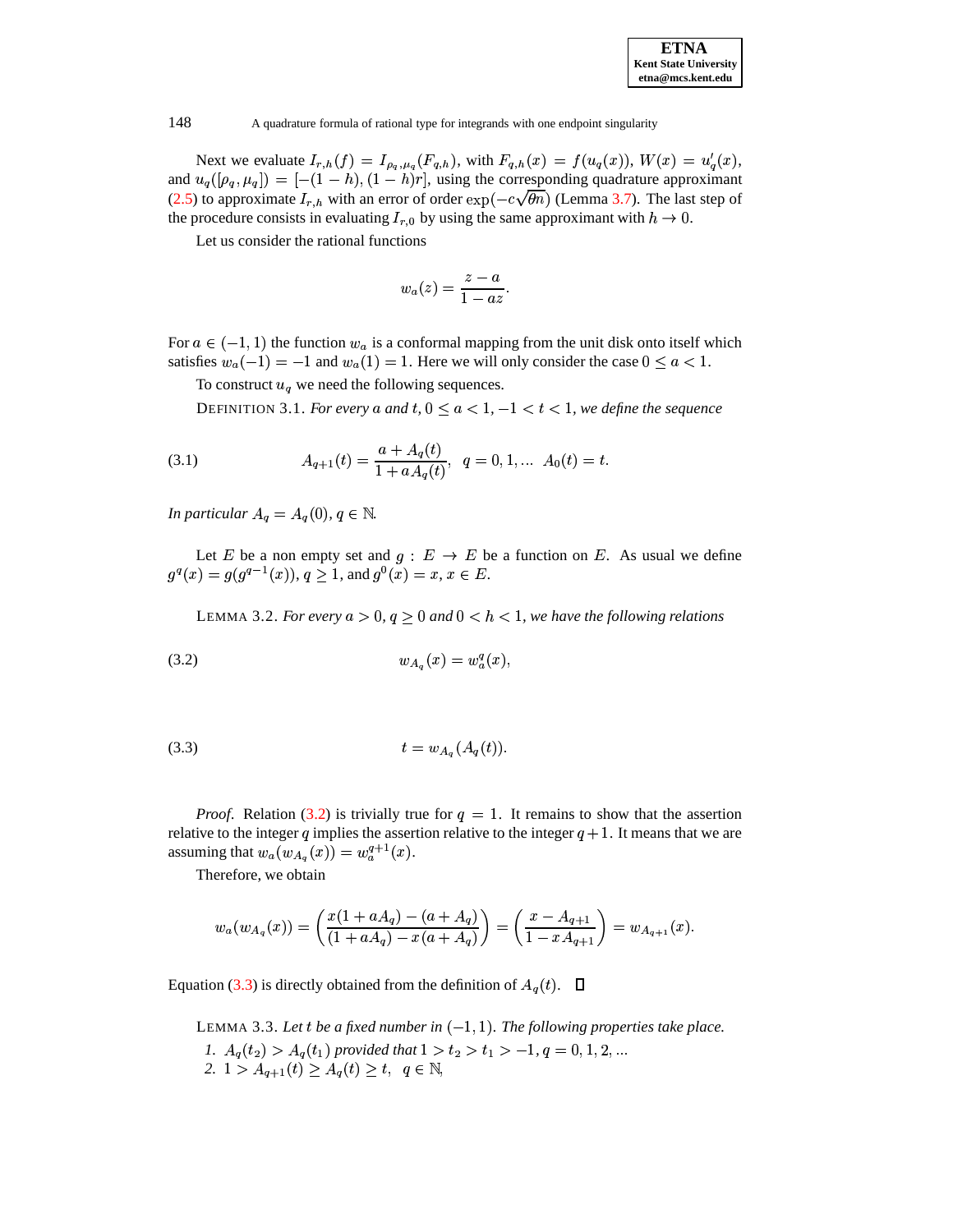$J.$  Illán $149$ 

<span id="page-6-3"></span><span id="page-6-1"></span><span id="page-6-0"></span>3. 
$$
\lim_{q \to \infty} A_q(t) = 1, 0 < a < 1
$$
,  
\n4.  $\lim_{a \to 1} A_q(t) = 1, q \ge 1$ .  
\n5.  $1 - A_q(t) = \frac{(1 - a)^q (1 - t)}{(1 + a A_{q-1}(t)) \cdots (1 + a A_1(t))(1 + at)}, q \ge 1$ .  
\n6.  $A_q(t_2) - A_q(t_1) = \frac{(1 - a^2)^q (t_2 - t_1)}{(1 + a A_{q-1}(t_2))(1 + a A_{q-1}(t_1)) \cdots (1 + at_2)(1 + at_1)},$   
\nwhere  $t_1, t_2 \in (-1, 1)$  and  $q \ge 1$ .

<span id="page-6-2"></span>*Proof.* It is trivial that property [1](#page-5-2) is true for  $q = 0$ . For  $q + 1$  we use that  $t \rightarrow (a + t)/(1 +$  $at)$  is a non decreasing function with respect to t as well as the induction hypothesis on  $q$ . The existence of the limit in property [3](#page-6-0) is guaranteed by property [2,](#page-5-3) and its value is obtained by taking limits on both sides of equation  $(3.1)$ . After assuming that property [5](#page-6-1) is true for q we multiply both sides by the factor  $(1 - a)/(1 + aA_q(t))$  to obtain the relation for  $q + 1$ .<br>Property 6 follows from the following equality (see (3.1))

Property [6](#page-6-2) follows from the following equality (see  $(3.1)$ )

(3.4) 
$$
A_{q+1}(t_2) - A_{q+1}(t_1) = \frac{(1-a^2)(A_q(t_2) - A_q(t_1))}{(1 + aA_q(t_1))(1 + aA_q(t_2))}.
$$

Both properties [2](#page-5-3) and [4](#page-6-3) can also be easily proven by induction on  $q$ . The proof of Lemma [3.3](#page-5-5) is complete.  $\Box$ 

From now on we will assume that  $h = \epsilon(1 - a)$  with  $0 < \epsilon \leq 1, a \in (0, 1)$ .

<span id="page-6-5"></span><span id="page-6-4"></span>LEMMA 3.4. Let r, h and a be real numbers such that  $0 < r < 1 - h$ ,  $0 < a < 1$ . Put  $\delta_q = A_q(-1 + h/2), \gamma_q = A_q((1-h)(r+1)/2), \mu_q = A_q(-1+h)$  and  $\rho_q = A_q(r(1-h)),$  $q \in \mathbb{N}$ . *Then* 

$$
(3.5) \t-1 < \delta_q < \mu_q < \rho_q < \gamma_q < 1,
$$

(3.6) 
$$
\gamma_q - \mu_q \asymp \frac{(1-a)^{q-1}}{2^{q-2}\epsilon}, \ q \ge 1, \ a \to 1,
$$

(3.7) 
$$
\gamma_q - \rho_q \asymp \frac{(1-a)^q (1-r)}{2^{q-2} (r+1)(r+3)}, \ \ q \ge 1, \ \ a \to 1,
$$

(3.8) 
$$
\rho_q - \delta_q \asymp \frac{(1-a)^{q-1}}{2^{q-1} \epsilon}, \ q \ge 1, \ a \to 1,
$$

(3.9) 
$$
\mu_q - \delta_q \asymp \frac{(1-a)^{q-1}}{2^{q-2}\epsilon}, \ q \ge 1, \ a \to 1.
$$

*Proof.* We use property [1](#page-5-2) and [2](#page-5-3) of Lemma [3.3](#page-5-5) to obtain [\(3.5\)](#page-6-4). Let  $p \geq 1$ . From the definition of  $A_q(t)$  we get the expression

$$
1 + aA_0(-1 + h) = (1 - a)(1 + \epsilon),
$$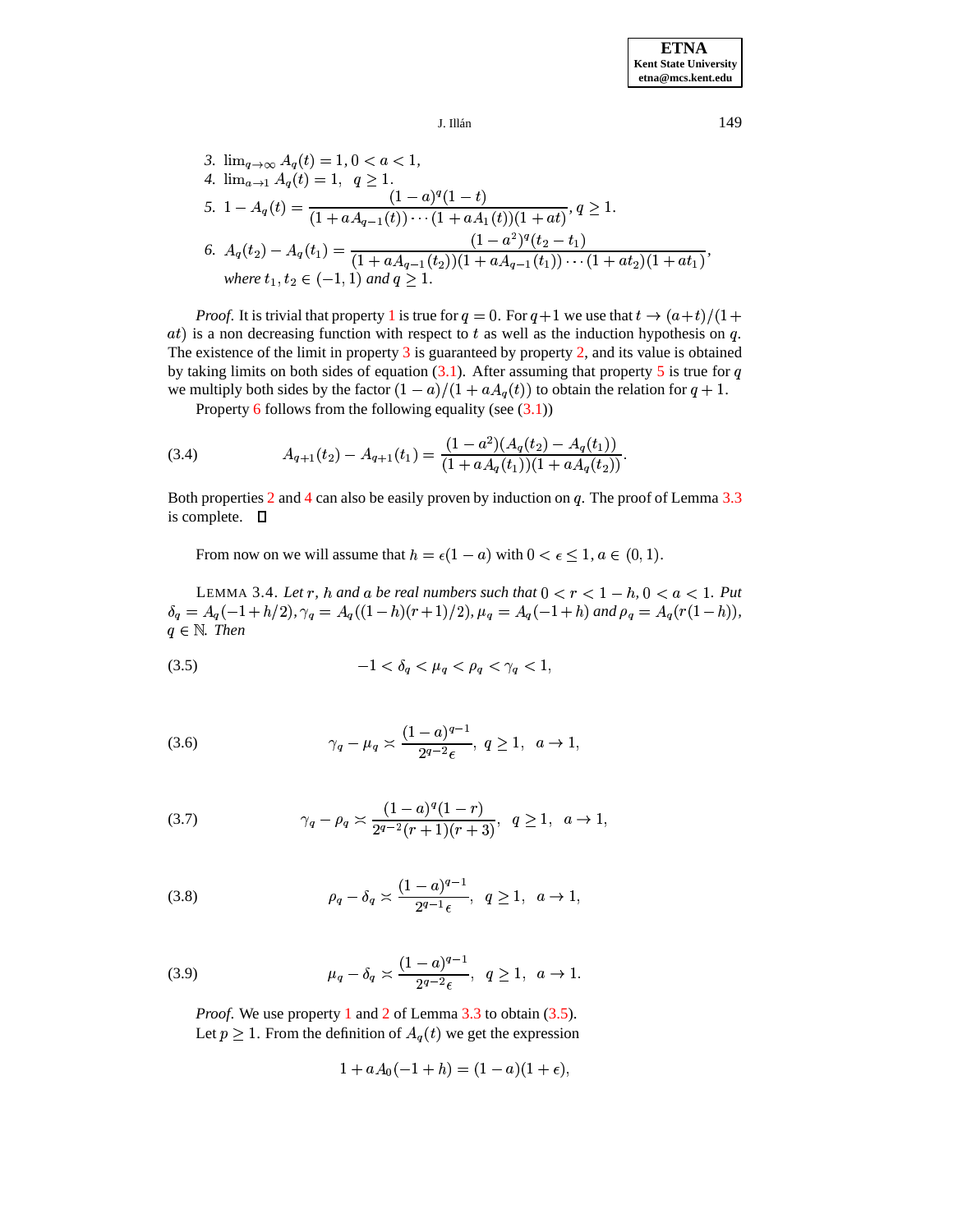<span id="page-7-0"></span>from which we obtain the following formula

(3.10) 
$$
1 + aA_q(-1+h) = \frac{(1-a)^q + \epsilon(\nu(a) + a\sigma(a))}{(1-a)^{q-1} + \epsilon \nu(a)},
$$

where  $\lim_{a \to 1} \sigma(a) = \lim_{a \to 1} \nu(a) = 2^{q-1}$ ,  $\sigma(a) + \nu(a) = (a+1)^q$  and  $\sigma(a) - \nu(a) =$  $(1-a)^q$ ,  $q \ge 1$ . From relation [\(3.10\)](#page-7-0) we deduce that  $1 + aA_q(-1 + h) \rightarrow 2$ ,  $a \rightarrow 1$ , for  $a > 1$  $q \geq 1$ .

A similar deduction is made to obtain that  $1 + aA_q(-1 + h/2) \rightarrow 2, a \rightarrow 1, q \ge 1$ .<br>On the other hand  $1 + aA_q(1-h)(r+1)/2 = 1 + q(1-h)(r+1)/2$  and for  $n > 1$ 

On the other hand,  $1 + aA_0(1-h)(r+1)/2 = 1 + a(1-h)(r+1)/2$ , and for  $p \ge 1$ <br>pave  $1 + aA_0(1-h)(r+1)/2$   $\rightarrow$  2 as  $q \rightarrow 1$ . Similarly, we easily obtain that we have  $1 + aA_q((1-h)(r+1)/2) \rightarrow 2$ , as  $a \rightarrow 1$ . Similarly, we easily obtain that  $1 + A_0((1-h)r) - 1 + a(1-h)r$  and  $1 + aA_n((1-h)r) \rightarrow 2$  as  $a \rightarrow 1$ ,  $a > 1$  $1 + A_0((1-h)r) = 1 + a(1-h)r$ , and  $1 + aA_q((1-h)r) \rightarrow 2$  as  $a \rightarrow 1, q \ge 1$ .<br>Now we apply property 6 of Lemma 3.3 to all of the differences  $\gamma = a_1 \gamma = u_1$ ,  $a_1 = \delta$ .

Now we apply property [6](#page-6-2) of Lemma [3.3](#page-5-5) to all of the differences  $\gamma_q - \rho_q$ ,  $\gamma_q - \mu_q$ ,  $\rho_q - \delta_q$ and  $\mu_q - \delta_q$  to finish the proof of Lemma [3.4.](#page-6-5)  $\Box$ 

<span id="page-7-1"></span>Below we construct a suitable interval transformation to be coupled with the quadrature Below we construct a suitable interval transformation to be coupled formula [\(2.5\)](#page-3-1). We start considering the substitution  $w_a(x)$  $|a|$   $|a|$ 

(3.11) 
$$
\int_{-1+h}^{(1-h)r} f(x)dx = \int_{\mu_1}^{\rho_1} f(w_a(x)) [w_a(x)]' dx.
$$

Next, we give an extension of formula  $(3.11)$  in order to put the parameter q into the integral.

<span id="page-7-2"></span>LEMMA 3.5. *The following equality takes place for*  $q \in \mathbb{N}$ ,  $a, h \in (0, 1)$ 

(3.12) 
$$
\int_{-1+h}^{(1-h)r} f(x) dx = (1 - A_q^2) \int_{\mu_q}^{\rho_q} f(w_{A_q}(x)) \frac{dx}{(1 - x A_q)^2}.
$$

*Proof.* Equation  $(3.12)$  is proved by induction on q using Lemma [3.2](#page-5-6) and the definition of both sequences  $(\rho_q)$  and  $(\mu_q)$ .  $\Box$ 

Equality  $(3.12)$  can be seen as a consequence of applying q times the change of variable  $(3.11)$  to the integral in the left hand side of  $(3.12)$ .

<span id="page-7-3"></span>The approximation formula which is given in  $(3.13)$  is the result of coupling the approximant  $Q_{r,h,n}(f)$  in [\(2.5\)](#page-3-1) by putting  $\rho = \rho_q$ ,  $\mu = \mu_q$ ,  $\delta = \delta_q$  and  $\gamma = \gamma_q$  with the change of variable in [\(3.12\)](#page-7-2). The final version of our quadrature formula is

$$
(3.13) \qquad \int_{-1}^{r} f(x)dx \approx \int_{\mu_q}^{\rho_q} F_{h,q,a}(x)W_{h,q,a}(x)dx = Q_{r,h,n,q,a}(f) + E_{r,h,n,q,a}(f),
$$

where

<span id="page-7-5"></span><span id="page-7-4"></span>where  
(3.14) 
$$
F_{h,q,a}(x) = f(w_{A_q}(x)),
$$

$$
(3.15) \tQ_{r,h,n,q,a}(f) = \frac{1}{(1-h)} Q_{\rho_q,\mu_q,n}(F_{h,q,a}),
$$

$$
(3.16) \t\t\t E_{r,h,n,q,a}(f) = E_n(F_{h,q,a}),
$$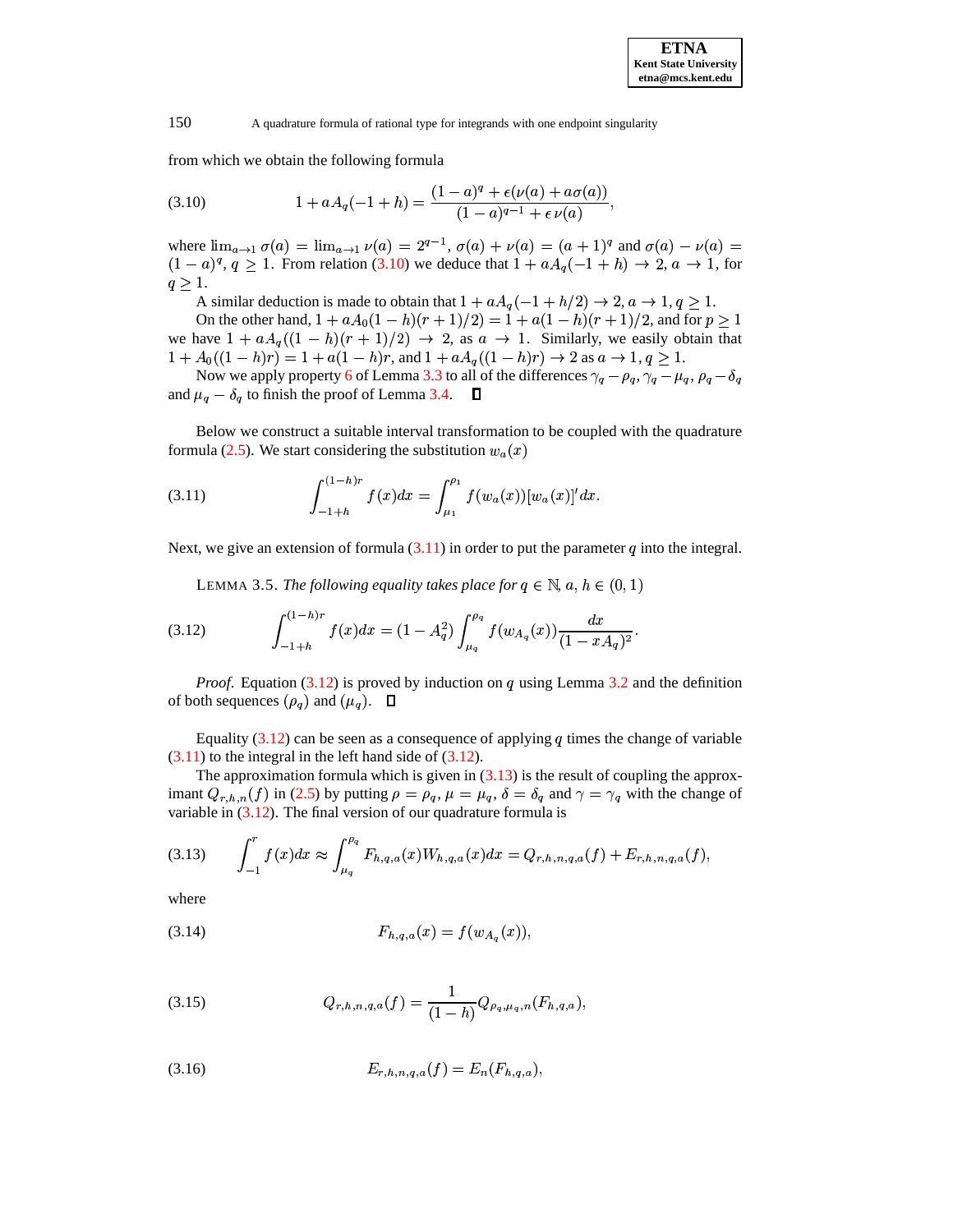## <span id="page-8-1"></span> $J.$  Illán $151$

where  $E_n(\cdot)$  is the quadrature error whose expression is given in [\(2.9\)](#page-4-1), and

(3.17) 
$$
W_{h,q,a}(x) = \frac{(1 - A_q^2)}{(1 - h)(1 - xA_q)^2}.
$$

Equations [\(3.11](#page-7-1)[–3.13\)](#page-7-3) comprise the process of constructing the substitution  $u_q(x)$  =  ${d}_{A_q}(x)$  which we will introduce into the integral  $I_{r,h}(f)$ . The factor  $(1-h)^{-1}$  in [\(3.15\)](#page-7-4) and  $(3.17)$  is given in connection with the integral modulus of continuity which is used below in the analysis of error (see Definition [3.8\)](#page-12-0).

<span id="page-8-4"></span>Property [3](#page-6-0) of Lemma [3.3](#page-5-5) and  $(3.12)$  suggest that the effect which the parameter  $\alpha$  pro-duces in formula [\(3.13\)](#page-7-3) as  $a \to 1$ , should be the same as that produced by q, as  $q \to \infty$ .

The following lemma can be deduced from the theory in Newman [\[26\]](#page-21-13).

LEMMA 3.6. *For*  $0 < \rho < 1$  *we have the estimate* 

<span id="page-8-5"></span>
$$
\frac{\rho}{\pi} \int_{-\pi}^{\pi} \frac{dt}{|\rho + e^{i t}|} \le \log \left( \frac{1 + \rho}{1 - \rho} \right).
$$

Let  $R_n = R_{r,h,n,q,a}$  be the rational function which produces the quadrature approxima-tion in [\(3.13\)](#page-7-3). It means that  $R_n$  is the rational function associated with  $F_{h,q,a}$  according to the procedure given by  $(2.5)$ . The weight function given by  $(3.17)$  corresponds to the statement of Lemma [2.3,](#page-3-2) and will play a relevant role in applying Lemma [2.1](#page-1-2) to our approach.

Though we are mainly interested in evaluating the integral  $\int_{-1}^{1} f(x) dx$ ,  $f \in H^p$ ,  $1 \leq$  $p < \infty$ , we need the following result.

<span id="page-8-0"></span>LEMMA 3.7. Let q be a positive integer. Let  $f \in H^p$ ,  $p \geq 1$  and  $r \in (0,1)$ . Let  $Q_n(f) = Q_{r,h,n,q,q}(f)$  be the quadrature approximant of formula [\(3.13\)](#page-7-3) with nodes [\(2.7\)](#page-4-3) *for* which the points  $t_{n,k}$  are selected as those given by Lemma [2.1.](#page-1-2) For n sufficiently large,  $0 < a < 1, \theta > 0, \eta \ge 0, q \in N$  and  $r < 1 - h$  the following estimate holds.

(3.18) 
$$
|I_{r,h}(f) - Q_n(f)| \le \frac{M_0}{(1-a)^{\eta}} \log \left(\frac{1}{1-a}\right) \exp(-\pi \sqrt{n\theta}),
$$

where the positive constant  $M_0$  depends neither on n nor a,  $h = \epsilon(1-a)$  and  $\theta = \eta + 2q$  $1-1/p.$ 

*Proof.* Let  $F_{q,a}$  be the function given by [\(3.14\)](#page-7-5). We also assume that  $W_{q,a}$  is the weight function defined in [\(3.17\)](#page-8-1) and that  $R_n$  is the rational function given by [\(2.4\)](#page-3-3) with respect to the points  $y_{q,n,k}$ ,  $\rho = \rho_q$ ,  $\mu = \mu_q$ ,  $\delta = \delta_q$  and  $\gamma = \gamma_q$  (see Lemma [2.3](#page-3-2) and [3.4\)](#page-6-5).

<span id="page-8-2"></span>From [\(2.9\)](#page-4-1) we easily deduce the following expression for the error of the modified quadrature formula [\(3.13\)](#page-7-3).

$$
(3.19) \quad E_{r,n,q,a}(f) = \int_{\mu_q}^{\rho_q} \frac{P_n(\xi(x))}{P_n(-\xi(x))} \left( \frac{1}{2\pi i} \int_{\Gamma(q)} \frac{P_n(-\xi(s)) F_{q,a}(s)}{(s-x) P_n(\xi(s))} ds \right) W_{q,a}(x) dx,
$$

<span id="page-8-3"></span>where  $\Gamma(q)$  is the circle with center at  $C_q = (\gamma_q + \delta_q)/2$  and radius  $K_q = (\gamma_q - \delta_q)/2$ . From property [5](#page-3-4) of Lemma [2.2,](#page-3-0) and [\(3.19\)](#page-8-2) we obtain the following inequality .

$$
(3.20) \quad |E_{r,n,q,a}(f)| \leq \frac{1}{2\pi} \int_{\mu_q}^{\rho_q} \xi(x)^{\theta} \left| \frac{P_n(\xi(x))}{P_n(-\xi(x))} \right| \left( \int_{\Gamma(q)} \left| \frac{F_{q,a}(z)}{(z-x)} \right| |dz| \right) \frac{W_{q,a}(x)}{\xi(x)^{\theta}} dx.
$$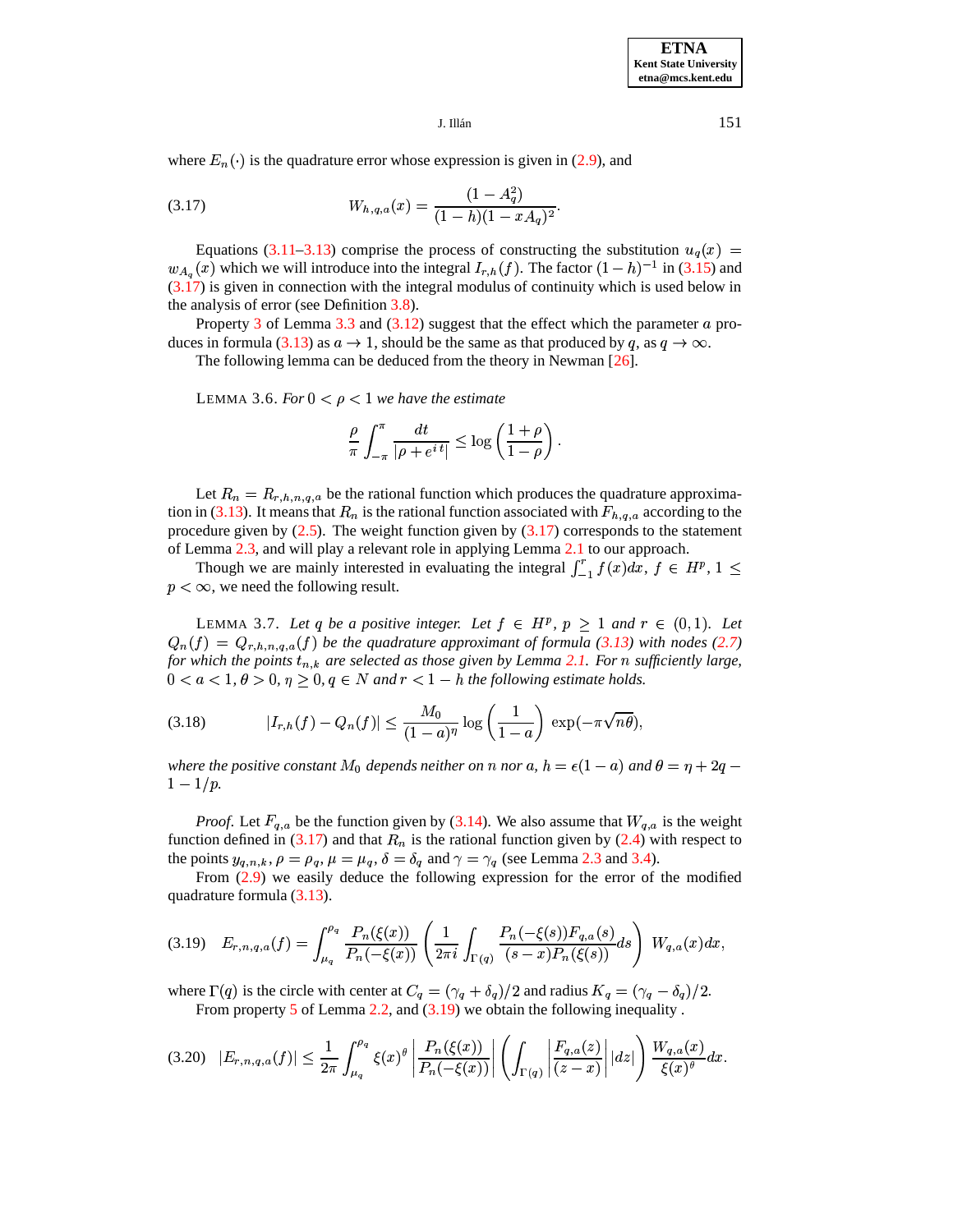

FIG. 3.1. *Error curves when*  $f(x) = x^{-0.91}$ ,  $n = 16$ ,  $b = 2$ ,  $q = 1$ ,  $\epsilon = e^{-1}$ .

<span id="page-9-0"></span>

FIG. 3.2. *Error surface when*  $f(x) = x^{-0.91}$ ,  $n = 16$ ,  $b = 0$ ,  $q = 1$ ,  $\epsilon = e^{-1}$ .

In [\(3.20\)](#page-8-3) we can consider the distribution

$$
d\mu_{h,q,\theta,a}(x)=\frac{W_{q,a}(x)}{\xi(x)^\theta}dx,
$$

thanks to property [4](#page-3-5) of Lemma [2.2](#page-3-0) which assures that  $\xi(x) > 0$ , for  $z \in [\mu_q, \rho_q]$ .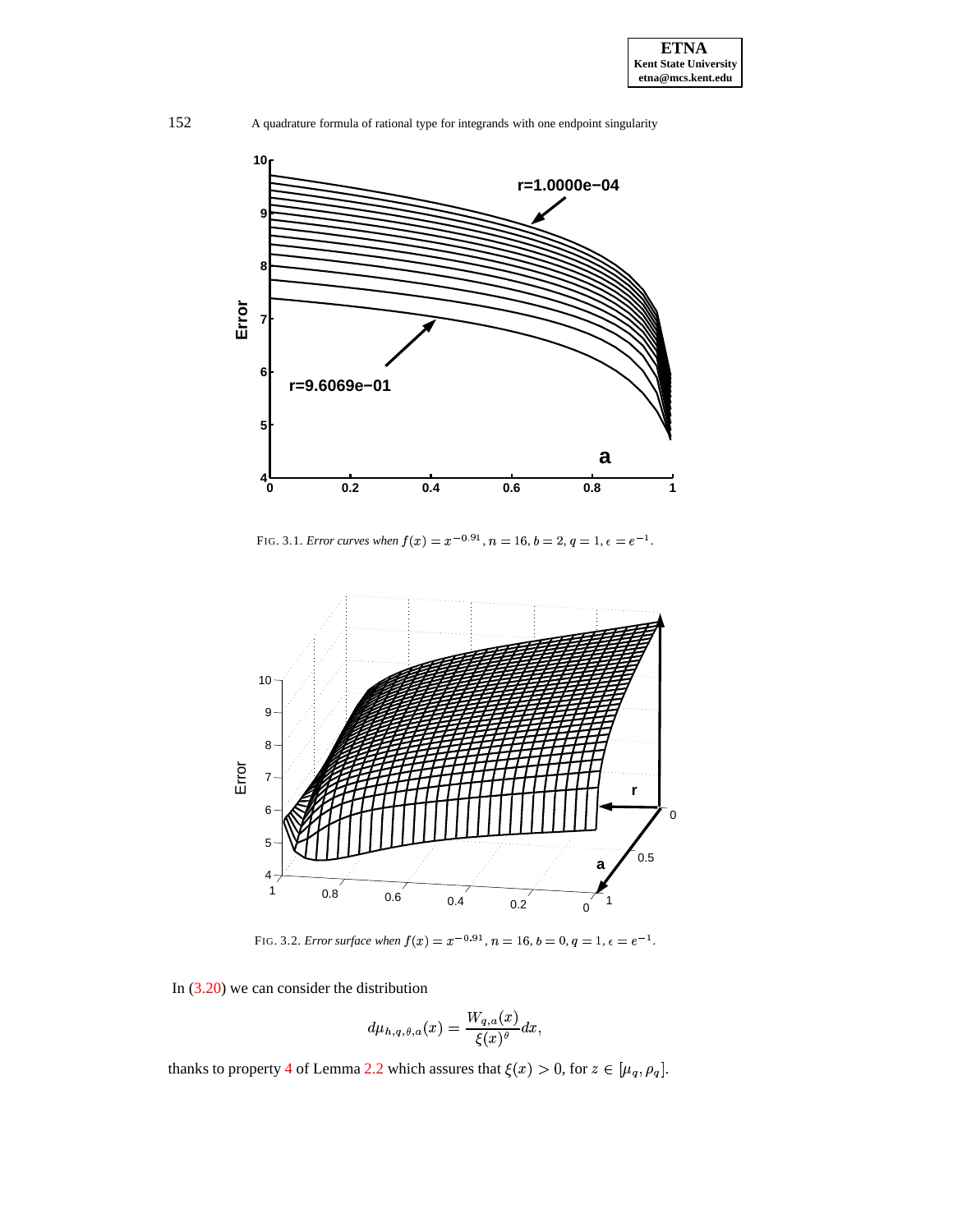

<span id="page-10-0"></span> $J.$  Illán $153$ 

 $\text{L}$  Illán 153<br>From Lemma [\(3.2\)](#page-5-6) the distance from the circle  $\Gamma(0) = w_{A_a}(\Gamma(q))$  to  $[|z| = 1]$  is  $h/2$ . We apply to  $f$  the principle of maximum to obtain (see [\[5\]](#page-20-9), pp. 29,36)

$$
\max_{z \in \Gamma(q)} |F_{q,a}(z)| = \max_{z \in \Gamma(0)} |f(z)| \le \max_{|z|=1-h/2} |f(z)| \le \frac{2^{2/p} \|f\|_p}{\epsilon^{1/p} (1-a)^{1/p}}.
$$

where  $\|\cdot\|_p$  is the norm of the space  $H^p$ .

From Lemma [3.6](#page-8-4) and the inequality

<span id="page-10-1"></span>
$$
|s-z|\geq |s+1-h|,
$$

for all  $z \in [\mu_q, \rho_q], s \in \Gamma$ , we have that

(3.22) 
$$
\int_{\Gamma} \frac{|dz|}{|s-z|} \leq \pi \log \left( \frac{r+3-2h}{h} \right) = O\left( \log \left( \frac{1}{h} \right) \right).
$$

Let  $n > 34110\theta$ . Using lemmas [2.1](#page-1-2) and [3.3,](#page-5-5) and equations [\(3.20\)](#page-8-3), [\(3.21\)](#page-10-0) and [\(3.22\)](#page-10-1) we derive the following estimate.

$$
(3.23) \t|E_{r,n,q,a}(f)| \leq M \log \left(\frac{1}{1-a}\right) \frac{\exp(-\pi \sqrt{n\theta})}{(1-a)^{1/p}} \int_{\mu_q}^{\rho_q} \frac{W_{q,a}(z)}{\xi(z)^{\theta}} dz,
$$

where  $M > 0$  does not depend<sup>[1](#page-10-2)</sup> on the parameters n and a.

Let  $\eta \geq 0$  and  $\theta = m(q) - 1/p + \eta$  where  $m = m(q) \in N$  will be selected conveniently. From property [4](#page-3-5) of Lemma [2.2](#page-3-0) and Lemma [3.4](#page-6-5) we obtain

<span id="page-10-3"></span>
$$
1 \leq \frac{1}{\xi(z)^{\theta-m}} \leq \frac{(\gamma_q - \mu_q)^{\theta-m} (\rho_q - \delta_q)^{\theta-m}}{(\gamma_q - \rho_q)^{\theta-m} (\mu_q - \delta_q)^{\theta-m}} = O\left(\frac{1}{(1-a)^{\theta-m}}\right),
$$

where  $z \in [\mu_q, \rho_q], q \geq 1$ .

If  $\alpha_q = (\gamma_q - \rho_q)/(\rho_q - \delta_q)$  then using Lemma [3.4](#page-6-5) we find that  $\alpha_q \asymp k_0(1-a)$  as  $a \to 1$  for some  $k_0 > 0$ . On the other hand we obtain by means of integration that

$$
(3.24) \qquad \int_{\mu_q}^{\rho_q} \frac{1}{(x-\delta_q)^m (1-xA_q)^2} dx = \sum_{j=2}^m \frac{\lambda_j (\rho_q - \mu_q) \psi_q^{j-2}}{(\mu_q - \delta_q)^{j-1} (\rho_q - \delta_q)^{j-1}} +
$$

$$
\lambda_1 \log \left| \frac{\rho_q - \delta_q}{\mu_q - \delta_q} \right| + \zeta_1 \log \left| \frac{1 - \rho_q A_q}{1 - \mu_q A_q} \right| + \zeta_2 \frac{A_q(\mu_q - \rho_q)}{(1 - \mu_q A_q)(1 - \rho_q A_q)},
$$

where  $\psi_q \asymp (1-a)^{q-1}$ .

The terms in the right side of [\(3.24\)](#page-10-3) have the following asymptotical behaviour as  $a \to 1$ , respectively.

$$
O\left(\frac{1}{(1-a)^{(j-1)(q-1)}}\right),\quad O\left(1\right),\quad O\left(\log\left(\frac{1}{1-a}\right)\right),\quad O\left(\frac{1}{(1-a)^q}\right),
$$

<span id="page-10-2"></span>where  $(1 - a)^{-(m-1)(q-1)}$ ,  $q > 1$ ,  $m > 1$ , is the fastest term of those which converge to infinity as  $a \rightarrow 1$ .

<sup>&</sup>lt;sup>1</sup>But it does depend on  $\theta$  as can be deduced from [\[6\]](#page-20-8).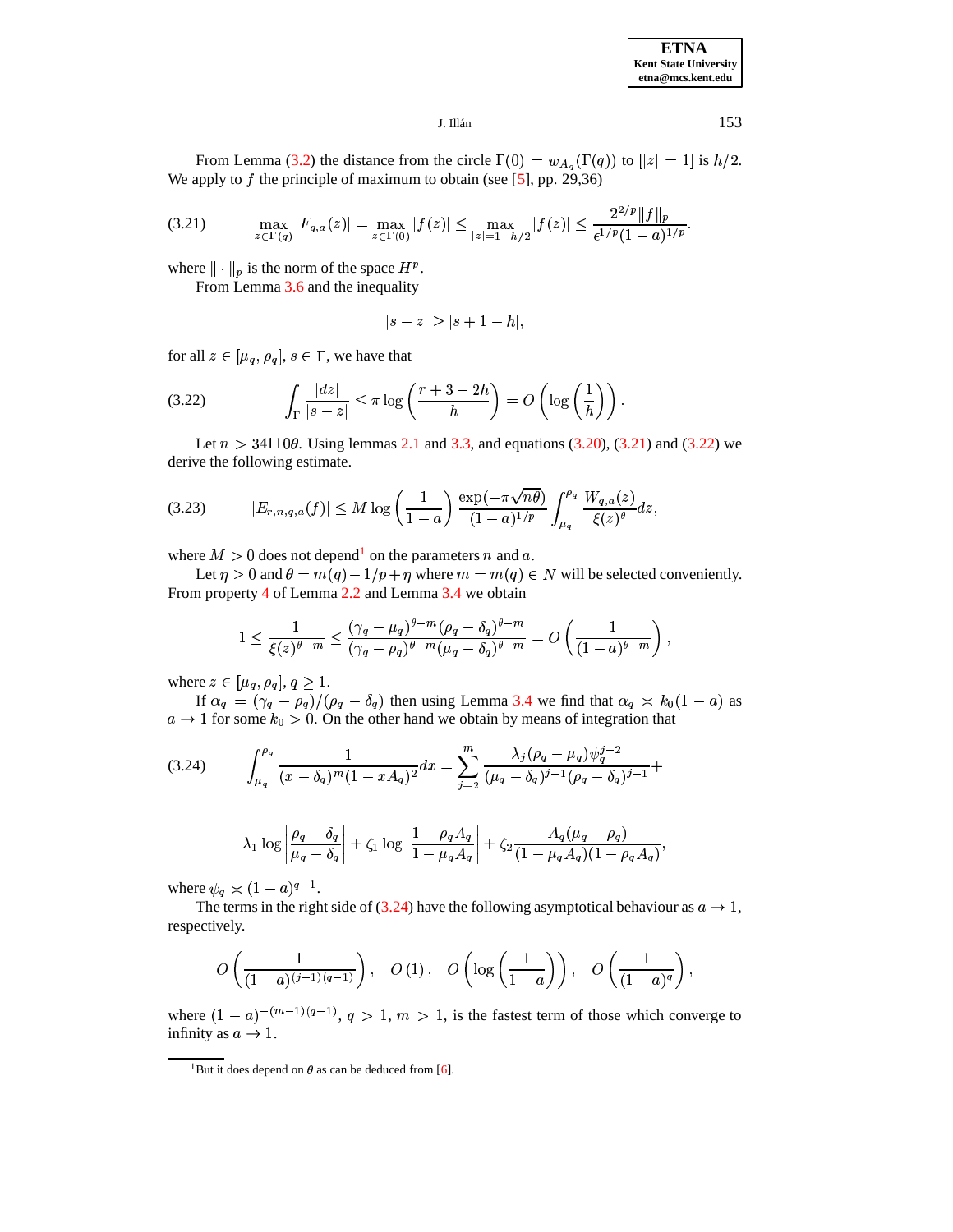

FIG. 3.3. *Error* surface when  $f(x) = x \log(x)$ ,  $n = 16$ ,  $b = 0$ ,  $q = 1$ ,  $\epsilon = e^{-1}$ .



<span id="page-11-0"></span>FIG. 3.4. *Error surface when*  $f(x) = x \log(x)$ ,  $n = 16$ ,  $b = 0$ ,  $q = 3$ ,  $\epsilon = e^{-1}$ .

The contribution of the factors  $1 - A_q$ ,  $(\gamma_q - \mu)$ #  $(q, (\gamma_q - \mu_q)^m$  and  $(1 - a)^{-m}$  leads us to select  $m=2q-1, q \geq 1$ , in order to cancel all those terms which tend to infinity as  $a \to 1$ , with the exception of  $(1 - a)^{-1/p}$  which is grouped together with  $1/(1 - a)^{\eta - 1/p}$ .  $\Box$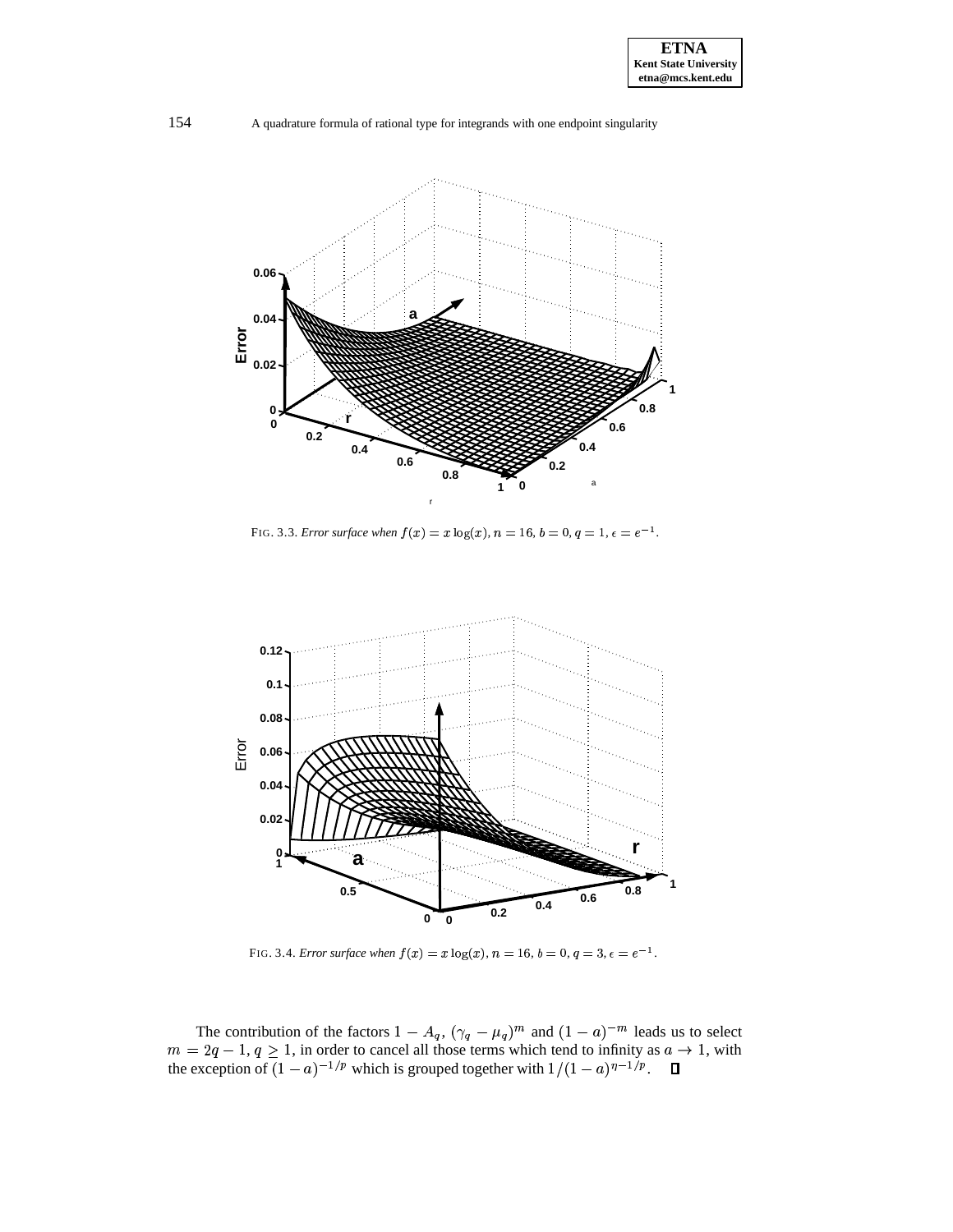TABLE 3.1 *Absolute errors when*  $f(x) = x^{-1/5}$ ,  $n = 2, 4, 8, b = 0, q = 1$ .

<span id="page-12-4"></span>

| $r = 0.5, \epsilon = e^{-1}$ |              | $r = 0.5, \epsilon = e^{-1}$ |              | $r = 0.3, \epsilon = e^{-5}$ |              |
|------------------------------|--------------|------------------------------|--------------|------------------------------|--------------|
| $\boldsymbol{a}$             | $n=2$        | $\boldsymbol{a}$             | $n=4$        | $\boldsymbol{a}$             | $n=8$        |
| $0.0000000e+00$              | $2.0e - 01$  | $0.0000000e+00$              | $1.4e - 01$  | $0.0000000000e+00$           | $9.8e - 03$  |
| 1.0000000e-01                | $2.0e - 01$  | 1.0000000e-01                | $1.3e - 01$  | 2.0000000000e-01             | $8.4e - 0.3$ |
| 3.0000000e-01                | $1.8e - 01$  | 2.0000000e-01                | $1.2e - 01$  | 5.0000000000e-01             | $6.1e - 0.3$ |
| 5.0000000e-01                | $1.6e - 01$  | 3.0000000e-01                | $1.0e - 01$  | 7.0000000000e-01             | $4.2e - 0.3$ |
| 7.0000000e-01                | $1.2e - 01$  | 5.0000000e-01                | $7.1e - 02$  | 8.0000000000e-01             | $3.0e - 03$  |
| 7.5000000e-01                | $1.1e - 01$  | 6.0000000e=01                | $5.4e - 02$  | 9.0000000000e-01             | $1.5e - 03$  |
| 8.0000000e-01                | $8.2e - 02$  | 8.0000000e-01                | $1.4e - 02$  | 9.5000000000e-01             | $3.4e - 04$  |
| 8.9000000e-01                | $9.5e - 0.3$ | 8.6000000e-01                | $5.7e - 04$  | 9.5910000000e-01             | $2.5e - 06$  |
| 8.9700000e-01                | $4.4e - 04$  | 8.6260000e-01                | $5.2e - 07$  | 9.5915000000e-01             | $4.1e - 07$  |
| 8.9730000e-01                | $3.5e - 0.5$ | 8.6260200e-01                | $8.1e - 0.8$ | 9.5915900000e-01             | $3.8e - 0.8$ |
| 8.9732485e-01                | $1.7e - 06$  | 8.6260235e-01                | $3.8e - 09$  | 9.5915970654e-01             | $2.3e-10$    |

TABLE 3.2 *Absolute errors when*  $f(x) = x^{-1/5}$ ,  $n = 16, 32, b = 0, q = 1, r = 0.5$ .

<span id="page-12-5"></span>

| $\epsilon = e^{-1}$     |                     | $\epsilon = e^{-5}$     |                     |
|-------------------------|---------------------|-------------------------|---------------------|
| a                       | $n=16$              | $\boldsymbol{a}$        | $n=32$              |
| $0.000000000000000e+00$ | $1.4e - 01$         | $0.000000000000000e+00$ | $6.4e - 07$         |
| 2.000000000000000e=01   | $1.2e - 01$         | 5.000000000000000e=01   | $6.4e - 07$         |
| 6.000000000000000e=01   | 6.6e–02             | 9.999000000000000e=01   | 5.9e $-07$          |
| 9.900000000000000e=01   | 3.4e $-03$          | 9.999100000000000e=01   | 5.8e <sub>-07</sub> |
| 9.997000000000000e-01   | $2.1e - 05$         | 9.999300000000000e-01   | 5.6e <sub>-07</sub> |
| 9.997260000000000e-01   | 4 6e <sub>-07</sub> | 9.999500000000000e-01   | $5.3e - 07$         |
| 9.997265600000000e-01   | $2.8e - 09$         | 9.999600000000000e-01   | 5.1e $-07$          |
| 9.997265635000000e-01   | $1.2e-10$           | 9.999946849310000e-01   | $3.8e - 07$         |
| 9.997265635029350e-01   | 74e–11              | 9.999942747252746e-01   | $1.2e-11$           |
| 9.997265635029354e-01   | $3.5e-12$           | 9.999942747252747e-01   | 7.8e <sub>-12</sub> |

<span id="page-12-2"></span><span id="page-12-1"></span>DEFINITION 3.8. *The integral modulus of continuity of*  $f \in H^1$  *is given by* 

<span id="page-12-0"></span>(3.25) 
$$
\omega(f,r,\delta) = \sup_{0 < h < \delta} \int_{-1}^r |f(x) - f((1-h)x)| dx, \quad 0 < \delta < 1.
$$

The analysis of error in terms of the modulus  $(3.25)$  is the following

$$
(3.26) \qquad \left| \int_{-1}^r f(x) dx - Q_{r,h,n}(f) \right| \leq \omega(f,r,\delta) + |I_{r,h}(f) - Q_{r,h,n}(f)|.
$$

It is well-known that  $\lim_{\delta \to 0} \omega(f, r, \delta) = 0$ , for all  $f \in H^1$ , and  $0 < r \le 1$  (cf. [\[5,](#page-20-9) [18\]](#page-21-16)). Besides, the behaviour of  $\omega(f, r, \delta)$  as  $\delta \to 0$  does not depend essentially on  $r, 0 < r < 1$ , but on the nature of  $f$  in a neighbourhood of the endpoint  $x = -1$ .

<span id="page-12-3"></span>THEOREM 3.9. Let  $q \in N$ ,  $f \in H^p$ ,  $1 < p < \infty$ ,  $0 < r < 1-h$  and  $\theta = \eta + 2q - 1 - 1/p$ ,  $\eta \geq 0$ . Let  $(a_n)$  be a sequence such that

*1.*  $0 < a_n < 1$ ,

- 2.  $\lim_{n} a_n = 1$ ,
- 3.  $\lim_{n} \log (1/(1-a_n)) \exp(-\pi \sqrt{n\theta + \eta \log(1/(1-a_n)))} = 0.$

*Then* the quadrature rule  $Q_{r,n,q}(f)$  given by [\(3.13\)](#page-7-3) with  $a = a_n$ , converges to  $\int_{-1}^{1} f(x) dx$ *for all*  $f \in H^p$ .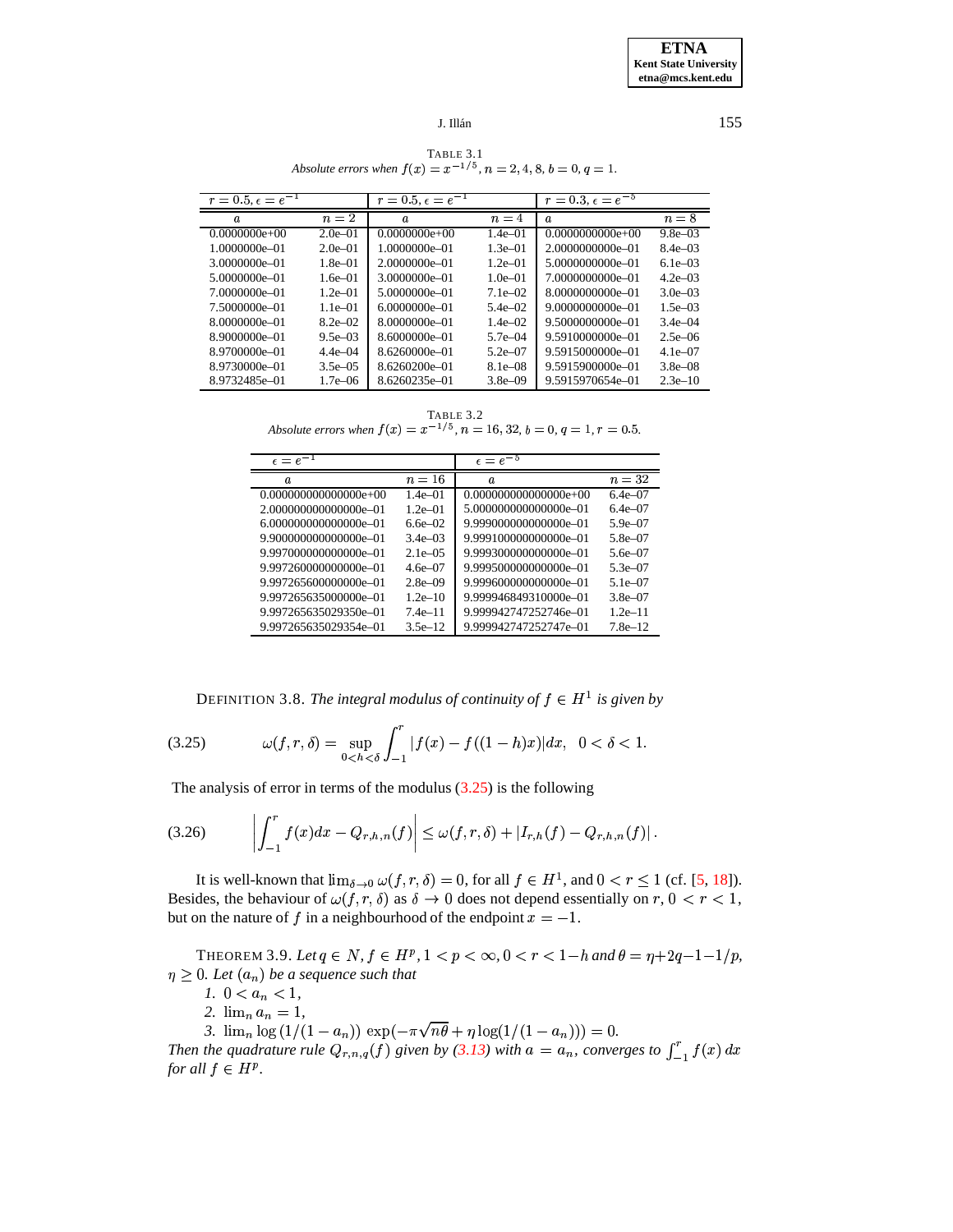| $r = 0.4$                |               | $r = 0.5$                |             |
|--------------------------|---------------|--------------------------|-------------|
| a.                       | $n=64$        | $\boldsymbol{a}$         | $n=128$     |
| $0.0000000000000000e+00$ | $2.1e - 0.09$ | $0.0000000000000000e+00$ | $1.1e - 09$ |
| 1.000000000000000e-01    | $2.0e - 09$   | 2.500000000000000e-01    | $8.5e-10$   |
| 3.000000000000000e-01    | $1.9e - 0.09$ | 5.000000000000000e=01    | $6.2e-10$   |
| 5.000000000000000e-01    | $1.8e - 09$   | 7.500000000000000e-01    | $3.5e-10$   |
| 7.000000000000000e-01    | $1.6e - 09$   | 9.000000000000000e=01    | $1.7e-10$   |
| 9.000000000000000e-01    | $1.5e - 09$   | 9.500000000000000e-01    | $9.8e-11$   |
| 9.900000000000000e-01    | $1.4e - 09$   | 9.900000000000000e=01    | $2.7e-11$   |
| 9.999571142857000e-01    | $9.0e-10$     | 9.960000000000000e-01    | $5.5e-12$   |
| 9.999571142857140e-01    | $7.5e-12$     | 9.989981684981680e-01    | $44e-13$    |
| 9.999571142857143e-01    | $8.6e-12$     | 9.989981684981686e-01    | $2.0e-15$   |

TABLE 3.3<br>Absolute errors when  $f(x) = x^{-1/5}$ ,  $n = 64$ , 128,  $b = 0$ ,  $q = 1$ ,  $\epsilon = e^{-20}$ .

<span id="page-13-0"></span>*Proof.* From Lemma 3.7 and inequality (3.26) with  $h \le \delta = (1 - a)$ , we have the following estimate.

$$
(3.27) \qquad \left| \int_{-1}^r f(x) dx - Q_{r,n,q,a}(f) \right| \le M \left( \omega(f,r,(1-a)) + U(a,r,q,n) \right),
$$

where

$$
U(a,r,q,n) = \log\left(\frac{1}{1-a}\right) \exp\left(-\pi\sqrt{n\theta} + \eta\log\left(\frac{1}{1-a}\right)\right),\,
$$

 $Q_{r,n,q,a}(f)$  is the approximant given by (3.13), and the positive constant M depends neither on  $n$  nor  $a$ .

Convergence follows from estimate  $(3.27)$ .  $\Box$ 



<span id="page-13-1"></span>FIG. 3.5. Error surface when  $f(x) = x^{-1/5}$ ,  $n = 32$ ,  $b = 0$ ,  $q = 1$ ,  $\epsilon = e^{-15}$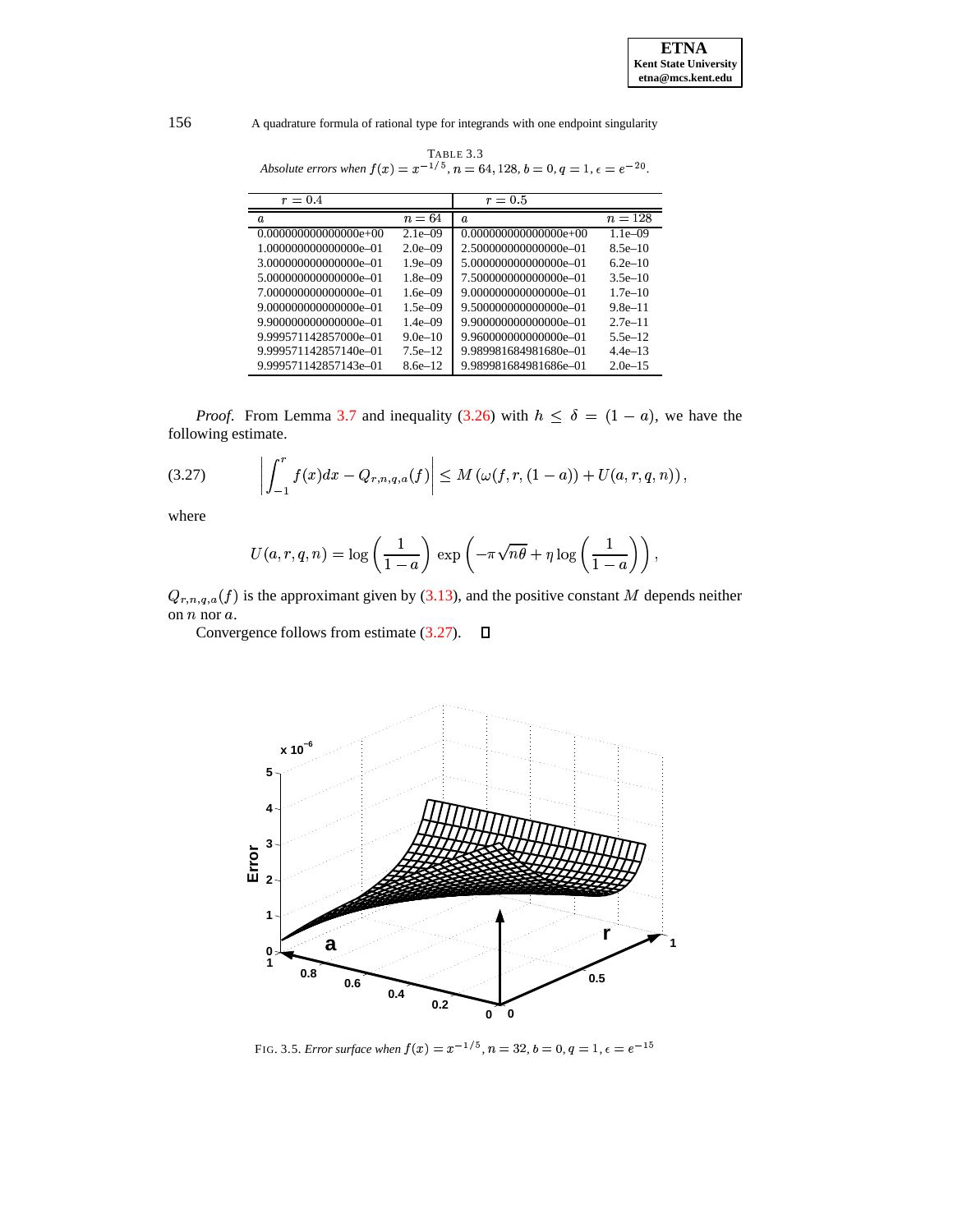





FIG. 3.6. *Error surface when*  $f(x) = x^{-1/5}$ ,  $n = 16$ ,  $b = 4$ ,  $q = 1$ ,  $\epsilon = e^{-1}$ .

<span id="page-14-1"></span>

FIG. 3.7. *Error for*  $q = 1, ..., 10, n = 16, b = 0, \epsilon = e^{-1}, r = 0.5, a = 0.9, \theta = 2q - 1$ .

<span id="page-14-0"></span>If  $\eta > 0$  then every sequence of the form  $a_n = 1 - e^{-t\sqrt{n}}$  with  $t < \pi \sqrt{\theta/\eta}$ , satisfies the conditions of Theorem [3.9.](#page-12-3) Besides, the rate of convergence of the quadrature error with respect to  $\int_{-1}^{1} f(x) dx$  depends on the behavior of the sequence

$$
\{\omega(f,r,(1-a_n))\}_{n=1}^\infty.
$$

The following result states a class of functions for which we should expect a good behavior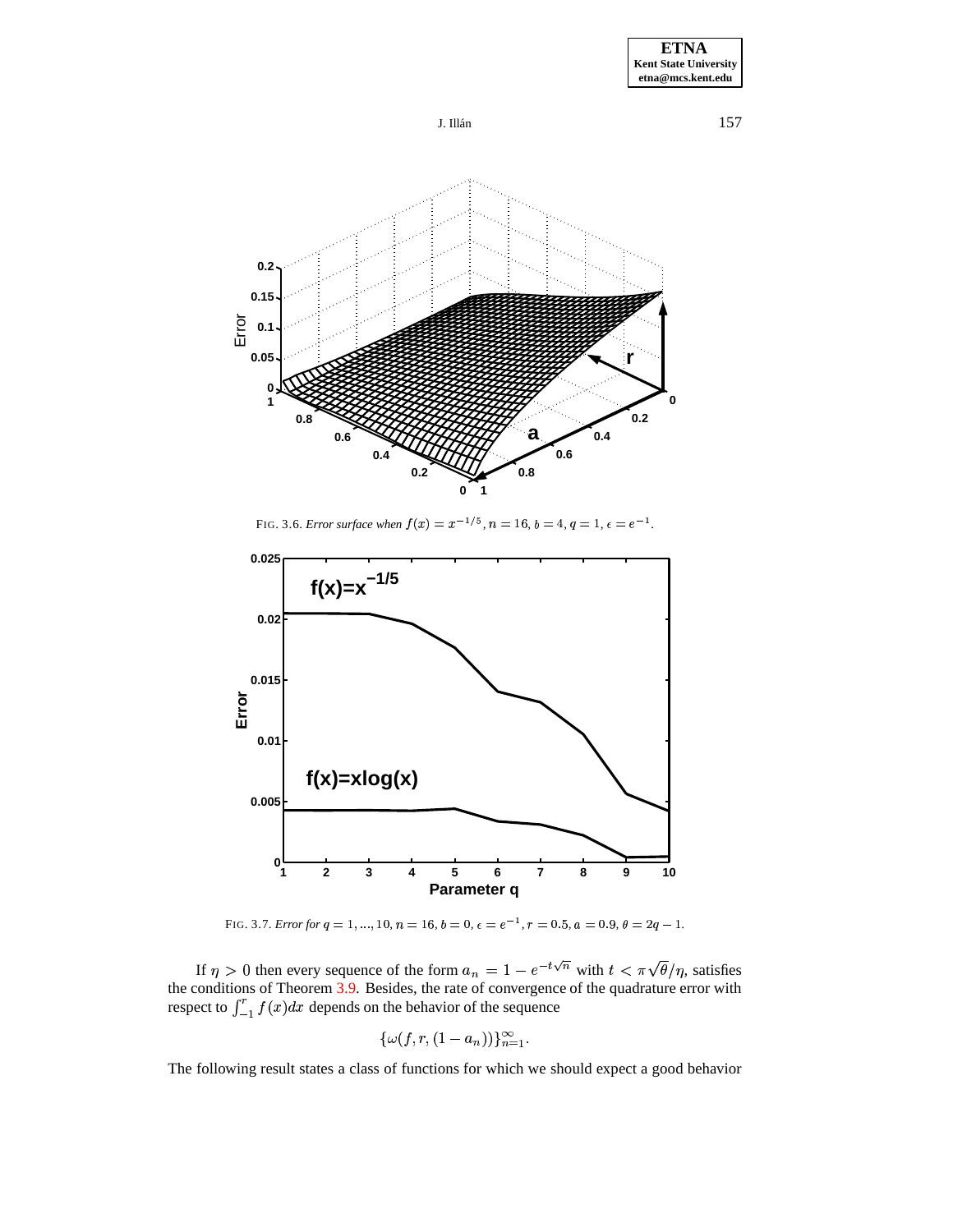<span id="page-15-1"></span>*<u>Property</u>* 

158 A quadrature formula of rational type for integrands with one endpoint singularity

| $r=0.6$              |              | $r = 0.5$        |              | $r = 0.3$         |              |
|----------------------|--------------|------------------|--------------|-------------------|--------------|
| $\boldsymbol{a}$     | $n=2$        | $\boldsymbol{a}$ | $n=4$        | $\boldsymbol{a}$  | $n=8$        |
| $0.000000000000e+00$ | $3.2e - 02$  | $0.00000000e+00$ | $1.1e-02$    | $0.0000000e+00$   | $5.8e - 0.5$ |
| 5.000000000000e-01   | $3.0e - 02$  | 1.00000000e-01   | $1.2e - 02$  | $2.0000000e+00$   | $4.9e - 0.5$ |
| 7.000000000000e-01   | $1.4e - 02$  | 5.00000000e-01   | $1.9e - 02$  | 5.0000000e-01     | $2.1e - 0.5$ |
| 7.500000000000e-01   | $5.7e - 0.3$ | 9.50000000e-01   | $2.0e - 02$  | $6.0000000e - 01$ | $2.8e - 06$  |
| 7.710000000000e-01   | $1.4e - 0.3$ | 9.75000000e-01   | $2.9e - 0.3$ | $6.1000000e - 01$ | $5.1e - 07$  |
| 7.750000000000e-01   | $5.4e - 04$  | 9.77000000e-01   | $1.1e - 0.4$ | $6.1210000e - 01$ | $1.3e - 0.8$ |
| 7.760000000000e-01   | $3.1e - 04$  | 9.77050000e-01   | $3.3e - 0.5$ | $6.1213000e - 01$ | $6.3e - 09$  |
| 7.773000000000e-01   | $1.1e - 0.5$ | 9.77070000e-01   | $2.6e - 06$  | 6.1213307e-01     | $5.6e - 09$  |
| 7.773300000000e-01   | $4.0e - 06$  | 9.77072000e-01   | $3.7e - 07$  | 7.0000000e-01     | $2.7e - 0.5$ |
| 7.773385518591e-01   | $2.0e - 06$  | 9.77072402e-01   | $9.7e - 07$  | 9.0000000e-01     | $2.5e-04$    |

TABLE 3.4 *Absolute errors* when  $f(x) = x^{1/5}$ ,  $n = 2, 4, 8, b = 0, q = 1, \epsilon = e^{-10}$ .

of the corresponding numerical procedure. It also shows the effect which the parameter  $a$ produces in the quadrature error.

<span id="page-15-2"></span>THEOREM 3.10. Let  $f$  be a function in  $H^p$ ,  $1 < p < \infty$ , such that  $\omega(f, r, \delta) = O(\delta^{\beta})$ ,  $0 < \beta \leq 1$ ,  $r \in (0,1)$ *. Let*  $Q_{r,n,q} = Q_{r,n,q,a}$  *be the approximant given by* [\(3.13\)](#page-7-3)*. There*  $\theta = \theta(p, q, \beta) > 0$  such that for *n* sufficiently large the following estimate holds.

$$
(3.28) \qquad \qquad \left| \int_{-1}^r f(x) dx - Q_{r,n,q}(f) \right| \leq M \sqrt{n} \exp \left( -\pi \sqrt{n \beta \theta} \right),
$$

where  $M > 0$  depends neither on  $n$  nor  $a$ .

*Proof.* Let us take  $\eta = \sqrt{\beta} - \beta$  in the proof of Lemma [3.7.](#page-8-0) We observe that we must consider  $q > 1$  for  $p = \beta = 1$ , and  $q \ge 1$  otherwise. Now the term  $U(a, r, q, n)$  in estimate [\(3.27\)](#page-13-0) becomes

$$
U(a,r,q,n,\beta) = \log\left(\frac{1}{1-a}\right)\,\exp\left(-\pi\sqrt{n\theta} + (\sqrt{\beta}-\beta)\log\left(\frac{1}{1-a}\right)\right).
$$

Let f be a function in  $H^p$  such that it satisfies a Lipschitz condition of order  $\beta$ . If  $a =$  $1 - \exp(-t\sqrt{n})$  with  $t = \pi \sqrt{\theta/\beta}$  and  $h = \epsilon(1-a)$ ,  $0 < \epsilon < 1$ , then we have  $\omega(f, r, h) \leq$  $M \exp(-\pi \sqrt{n\theta \beta}).$ 

Using estimate [\(3.27\)](#page-13-0) with  $U(a, r, q, n, \beta)$  instead of  $U(a, r, q, n)$  we find [\(3.28\)](#page-15-1).

Choosing  $\theta$  as that in Theorem [3.10](#page-15-2) we see that  $\theta \geq 2(q - 1)$ , so the upper bound in [\(3.28\)](#page-15-1) can be transformed into  $\sqrt{n} \exp(-\pi \sqrt{n\kappa})$ , with  $\kappa = 2\beta(q-1)$ , which only works for  $q > 1$ . If  $p > 1$  then we may consider  $\kappa = 2q - 1 - 1/p$ ,  $q \ge 1$ . If we take  $q = \beta = 1$ then the latter corresponds to the exact order of convergence for the optimal quadrature error in  $H^p$ ,  $p > 1$  (cf. [\[2,](#page-20-6) [3\]](#page-20-7)).

The order of the upper estimate [\(3.18\)](#page-8-5) can be improved up to  $\exp(-cn)$ ),  $c > 0$ , if we select the quadrature nodes as those given by Gonchar's technique [\[11\]](#page-21-14). However, even in that case the order of convergence given by the corresponding new version of Theorem [3.10](#page-15-2) could not be faster than that in [\(3.28\)](#page-15-1). Besides, the numerical procedure when Gonchar's nodes are considered, is not so efficient as that produced by Ganelius'.

<span id="page-15-0"></span>**4. Numerical examples.** In this section we consider the problem of the numerical evaluation of the integral  $I(f)$  given in formula [\(1.1\)](#page-0-0), where f is analytic on  $(c, d]$ . For simplicity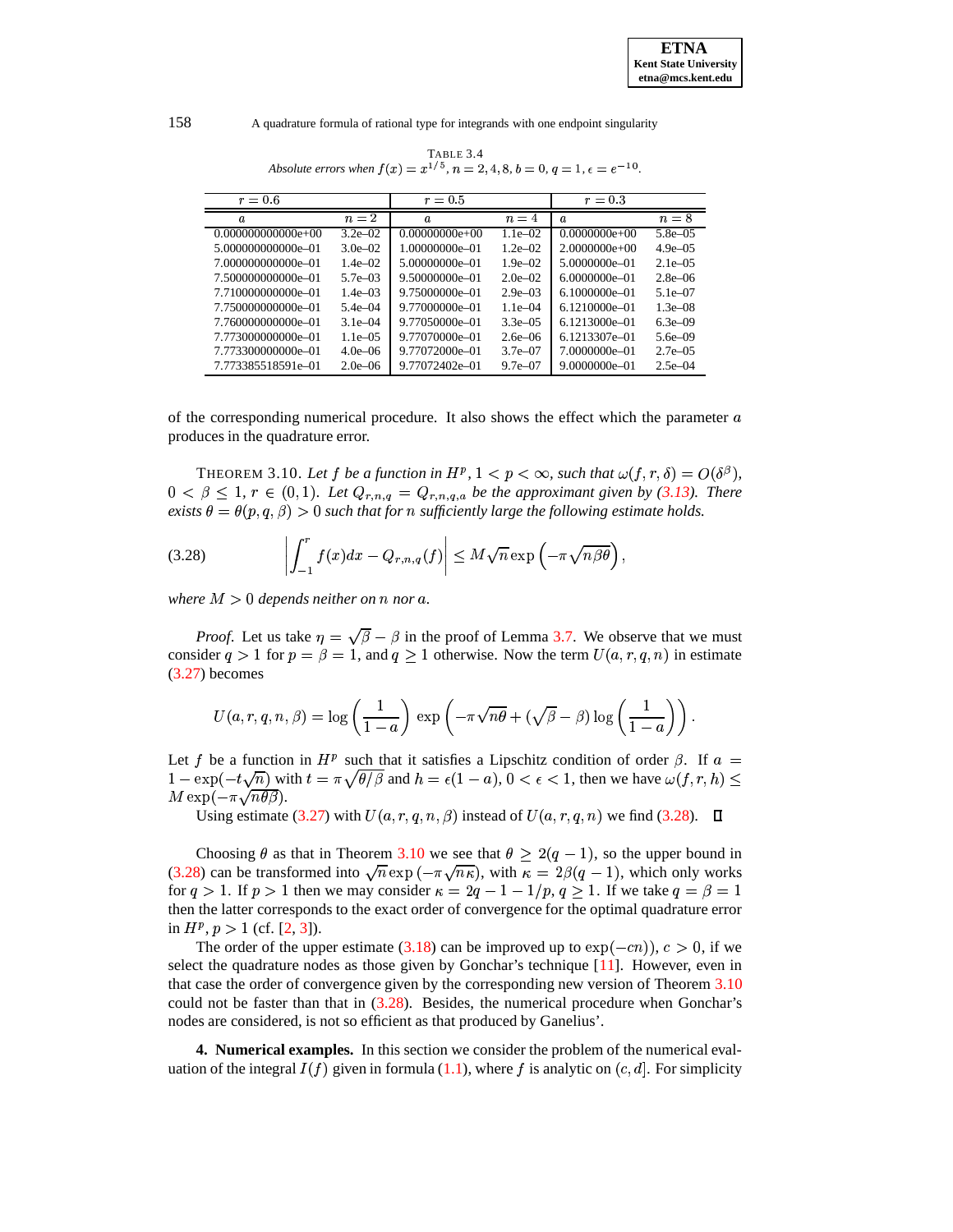TABLE 3.5<br>Absolute errors when  $f(x) = x^{1/5}$ ,  $n = 16, 32, b = 0, q = 1, r = 0.5, \epsilon = e^{-8}$ .

| Ω.               | $n=16$       | a.                   | $n=32$              |
|------------------|--------------|----------------------|---------------------|
| $0.00000000e+00$ | $2.4e - 0.5$ | $0.000000000000e+00$ | $6.6e - 06$         |
| 1.00000000e-01   | $2.2e - 05$  | 2.000000000000e-01   | 5.0e <sub>-06</sub> |
| 2.00000000e-01   | $1.9e - 05$  | 5.000000000000e-01   | $2.9e - 06$         |
| 4.00000000e-01   | $1.3e - 0.5$ | 7.000000000000e-01   | $1.6e - 06$         |
| 6.00000000e=01   | $7.8e - 06$  | 9.000000000000e-01   | 4.1e $-07$          |
| 8.00000000e-01   | $2.9e - 06$  | 9.900000000000e-01   | $2.4e - 0.8$        |
| 9.00000000e-01   | $4.0e - 07$  | 9.950000000000e-01   | $7.4e - 09$         |
| 9.15200000e-01   | $1.8e - 0.8$ | 9.970000000000e-01   | $3.4e-10$           |
| 9.15500000e-01   | $9.6e - 09$  | 9.970800000000e-01   | $2.9e-11$           |
| 9.15823525e-01   | $2.8e-10$    | 9.970862745095e-01   | $1.6e-12.$          |

TABLE 3.6<br>Absolute errors when  $f(x) = x^{1/5}$ ,  $n = 64$ , 128,  $b = 0$ ,  $q = 1$ ,  $\epsilon = e^{-8}$ .

| $r=0.4$                  |              | $r=0.5$                |             |
|--------------------------|--------------|------------------------|-------------|
| a.                       | $n=64$       | a.                     | $n = 128$   |
|                          |              |                        |             |
| $0.0000000000000000e+00$ | $6.6e - 06$  | $0.00000000000000e+00$ | $6.6e - 06$ |
| 6.000000000000000e=01    | $2.2e - 06$  | 2.00000000000000e-01   | $5.0e - 06$ |
| 9.500000000000000e=01    | $1.8e - 07$  | 5.00000000000000e=01   | $2.9e - 06$ |
| 9.950000000000000e-01    | $1.1e - 0.8$ | 9.00000000000000e-01   | $4.1e - 07$ |
| 9.995000000000000e-01    | $1.7e - 09$  | 9.99000000000000e-01   | $1.7e - 09$ |
| 9.999787058000000e-01    | $2.5e-11$    | 9.99967920000000e-01   | $1.3e-10$   |
| 9.999787058820000e-01    | $6.1e-12$    | 9.99967921568600e-01   | $2.9e-11$   |
| 9.999787058823529e-01    | $5.5e-14$    | 9.99967921568627e-01   | $2.1e-13$   |

TABLE 3.7<br>Absolute errors when  $f(x) = x^{-0.91}$ ,  $n = 2, 4, 8, b = 0, q = 1, \epsilon = e^{-1}$ .

| $r=0.6$          |              | $r = 0.5$         |              | $r = 0.3$            |              |
|------------------|--------------|-------------------|--------------|----------------------|--------------|
| $\boldsymbol{a}$ | $n=2$        | $\boldsymbol{a}$  | $n=4$        | $\boldsymbol{a}$     | $n=8$        |
| $0.00000000e+00$ | $8.7e+00$    | $0.000000000e+00$ | $8.4e+00$    | $0.0000000000e+00$   | $8.7e+00$    |
| 1.00000000e-01   | $8.7e+00$    | 1.000000000e-01   | $8.3e+00$    | 2.0000000000e-01     | $8.5e+00$    |
| 3.00000000e=01   | $8.7e+00$    | 3.000000000e-01   | $8.1e+00$    | 4.0000000000e-01     | $8.3e+00$    |
| 6.00000000e=01   | $8.6e+00$    | 5.000000000e-01   | $7.8e+00$    | $6.0000000000e - 01$ | $8.0e+00$    |
| 8.00000000e=01   | $8.3e+00$    | 7.000000000e=01   | $7.5e+00$    | 9.0000000000e-01     | $6.9e+00$    |
| 9.90000000e-01   | $5.8e+00$    | 9.000000000e=01   | $7.1e+00$    | 9.9990000000e-01     | $4.5e+00$    |
| 9.99920000e-01   | $1.4e - 01$  | 9.999990000e-01   | $2.3e+00$    | 9.9999999000e-01     | $3.8e - 01$  |
| 9.99928000e-01   | $1.6e - 02$  | 9.999999500e-01   | $8.3e - 01$  | 9.9999999500e-01     | $6.3e - 02$  |
| 9.99928940e-01   | 1.0e $-04$   | 9.999999900e-01   | $2.6e - 02.$ | 9.9999999560e-01     | $4.4e - 0.3$ |
| 9.99928943e-01   | $4.8e - 0.5$ | 9.999999905e-01   | $4.8e - 04$  | 9.9999999564e-01     | $2.4e - 04$  |

TABLE 3.8<br>Absolute errors when  $f(x) = x^{-0.91}$ ,  $n = 16, 32, b = 0, q = 1, r = 0.5, \epsilon = e^{-1}$ .

| a.                  | $n = 16$    | Ω.                     | $n = 32$    |
|---------------------|-------------|------------------------|-------------|
| $0.00000000000e+00$ | $8.7e+00$   | $0.00000000000000e+00$ | $8.7e+00$   |
| 1.00000000000e-01   | $8.6e + 00$ | 1.00000000000000e=01   | $8.6e+00$   |
| 2.00000000000e=01   | $8.5e+00$   | 2.00000000000000e=01   | $8.5e+00$   |
| 4.00000000000e-01   | $8.3e+00$   | 4.00000000000000e-01   | $8.3e+00$   |
| 6.00000000000e=01   | $8.0e+00$   | 6.00000000000000e-01   | $8.0e+00$   |
| 8.00000000000e-01   | $7.5e+00$   | 9.00000000000000e-01   | $7.0e+00$   |
| 9.00000000000e-01   | $7.0e+00$   | 9.99000000000000e-01   | $4.6e+00$   |
| 9.99999999000e-01   | $8.0e - 01$ | 9.99999000000000e-01   | $2.5e+00$   |
| 9.99999999900e-01   | $6.8e - 02$ | 9.99999999970000e-01   | 8.3e-01     |
| 9.99999999919e-01   | $6.9e - 03$ | 9.99999999972647e-01   | $2.7e - 03$ |

159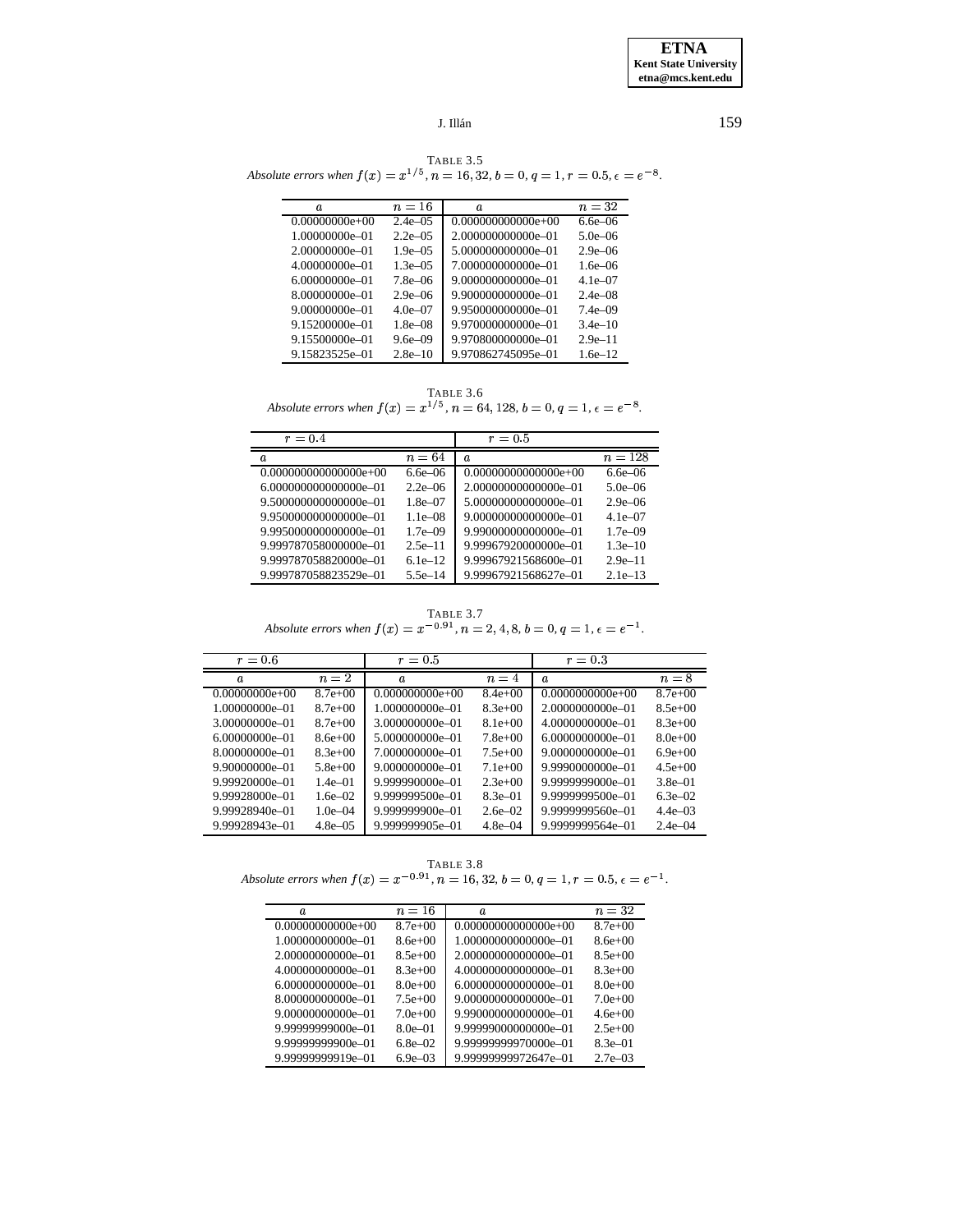| TABLE 3.9                                                                                           |
|-----------------------------------------------------------------------------------------------------|
| Absolute errors when $f(x) = x^{-0.91}$ , $n = 64, 128$ , $b = 0$ , $q = 1$ , $\epsilon = e^{-1}$ . |

| $r=0.4$                |             | $r = 0.5$             |               |
|------------------------|-------------|-----------------------|---------------|
| a.                     | $n = 64$    | a.                    | $n = 128$     |
| $0.00000000000000e+00$ | $8.7e+00$   | $0.0000000000000e+00$ | $8.7e+00$     |
| 3.00000000000000e-01   | $8.4e+00$   | 1.0000000000000e-01   | $8.4e+00$     |
| 5.00000000000000e=01   | $8.1e+00$   | 3.0000000000000e=01   | $8.4e+00$     |
| 7.00000000000000e=01   | $7.8e+00$   | 5.0000000000000e=01   | $8.1e+00$     |
| 9.00000000000000e=01   | $7.0e+00$   | 7.0000000000000e=01   | $7.8e+00$     |
| 9.99000000000000e=01   | $4.6e+00$   | 9.0000000000000e=01   | $7.0e+00$     |
| 9.99999000000000e-01   | $2.5e+00$   | 9.9999000000000e-01   | 3.1e $\pm$ 00 |
| 9.99999999950000e-01   | $1.1e+00$   | 9.9999999000000e-01   | $1.6e + 00$   |
| 9.99999999958000e-01   | $9.2e - 01$ | 9.999999990000e=01    | 5.6e-01       |
| 9.99999999958809e-01   | $5.5e - 02$ | 9.9999999994258e-01   | $1.6e - 01$   |

TABLE  $3.10\,$ Absolute errors when  $f(x) = \log(x)$ ,  $n = 2, 4, 8, b = 0, q = 1$ .

| $r = 0.5$          | $\epsilon = e^{-5}$ | $r = 0.5$        | $\epsilon = e^-$ | $r=0.3$          | $\epsilon = e^{-1}$ |
|--------------------|---------------------|------------------|------------------|------------------|---------------------|
| a.                 | $n=2$               | a.               | $n=4$            | a.               | $n=8$               |
| $0.00000000e+00$   | $3.2e - 02$         | $0.000000e+00$   | $2.7e - 01$      | $0.000000e+00$   | $2.4e - 01$         |
| 1.00000000e-01     | $4.4e - 02$         | 1.000000e-01     | $2.5e - 01$      | 1.000000e-01     | $2.2e-01$           |
| 3.00000000e-01     | $5.9e - 02$         | 2.000000e-01     | $2.2e-01$        | $2.000000e - 01$ | $2.0e - 01$         |
| 4.00000000e-01     | $6.0e - 02.$        | 3.000000e-01     | $2.0e - 01$      | 3.000000e-01     | $1.8e - 01$         |
| 5.00000000e-01     | $5.4e - 02$         | 4.000000e-01     | $1.7e - 01$      | 5.000000e-01     | $1.4e - 01$         |
| $6.00000000e - 01$ | $3.8e - 02$         | $6.000000e - 01$ | 9.6e $-02$       | 7.000000e-01     | $9.3e - 02$         |
| 7.00000000e-01     | $3.0e - 0.3$        | 8.000000e-01     | $2.1e - 0.3$     | $9.000000e - 01$ | $3.9e - 02$         |
| 7.05000000e-01     | $4.4e - 04$         | 8.039000e-01     | $4.1e - 0.5$     | 9.990000e-01     | $2.4e - 0.3$        |
| 7.05851000e-01     | $4.9e - 07$         | 8.039760e-01     | $3.3e - 07$      | $9.992000e - 01$ | $8.1e - 04$         |
| 7.05851896e-01     | $2.9e - 0.8$        | 8.039765e-01     | $6.6e - 0.8$     | 9.992805e-01     | $2.6e - 07$         |

**TABLE 3.11** Absolute errors when  $f(x) = \log(x)$ ,  $n = 16, 32$ ,  $b = 0$ ,  $q = 1$ ,  $r = 0.5$ ,  $\epsilon = e^{-1}$ .

| a.                | $n=16$      | a.              | $n=32$      |
|-------------------|-------------|-----------------|-------------|
| $0.0000000e+00$   | $2.4e - 01$ | $0.00000e+00$   | $2.4e - 01$ |
| 1.0000000e-01     | $2.2e-01$   | $1.00000e - 01$ | $2.2e-01$   |
| 3.0000000e-01     | $1.8e - 01$ | $2.00000e - 01$ | $2.0e - 01$ |
| $6.0000000e - 01$ | $1.2e - 01$ | $4.00000e - 01$ | $1.6e - 01$ |
| $9.0000000e - 01$ | $3.8e - 02$ | $6.00000e - 01$ | $1.2e-01$   |
| $9.9000000e - 01$ | $5.1e - 03$ | $9.00000e - 01$ | $3.8e - 02$ |
| $9.9990000e - 01$ | $7.5e - 04$ | $9.90000e - 01$ | $5.2e - 03$ |
| 9.9998100e-01     | $2.4e - 05$ | $9.99000e - 01$ | б бе–04     |
| 9.9998150e-01     | $3.2e - 06$ | $9.99990e - 01$ | $1.0e - 05$ |
| 9.9998158e-01     | 2.6e-07     | 9.99999e-01     | 8.6e-07     |

TABLE  $3.12\,$ Absolute errors when  $f(x) = \log(x)$ ,  $n = 64, 128$ ,  $b = 0$ ,  $q = 1$ ,  $r = 0.5$ ,  $\epsilon = e^{-25}$ .

| Ω.          | $n=64$      | a.                   | $n = 128$  |
|-------------|-------------|----------------------|------------|
| $0.0e+0.0$  | $1.4e-10$   | $0.000000000000e+00$ | 6.4e–11    |
| $1.0e - 01$ | $1.4e-10$   | 1.000000000000e-01   | $5.8e-11$  |
| $2.0e - 01$ | $1.3e-10$   | 2.000000000000e-01   | $4.8e-11$  |
| 3.0e $-01$  | $1.3e-10$   | 4.000000000000e-01   | $3.9e-11$  |
| $4.0e - 01$ | $1.2e-10$   | 6.000000000000e-01   | $2.7e-11$  |
| $5.0e - 01$ | $1.2e-10$   | 7.000000000000e-01   | $2.0e-11$  |
| 6.0e=01     | $1.1e-10$   | 8.000000000000e-01   | $1.7e-11$  |
| 7.0e-01     | $1.0e-10$   | 9.000000000000e-01   | $6.9e-12$  |
| 8.0e-01     | $9.8e-11$   | 9.780000000000e-01   | $1.1e-12.$ |
| $9.0e - 01$ | $9.2e - 11$ | 9.788181818181e-01   | $9.2e-13$  |

160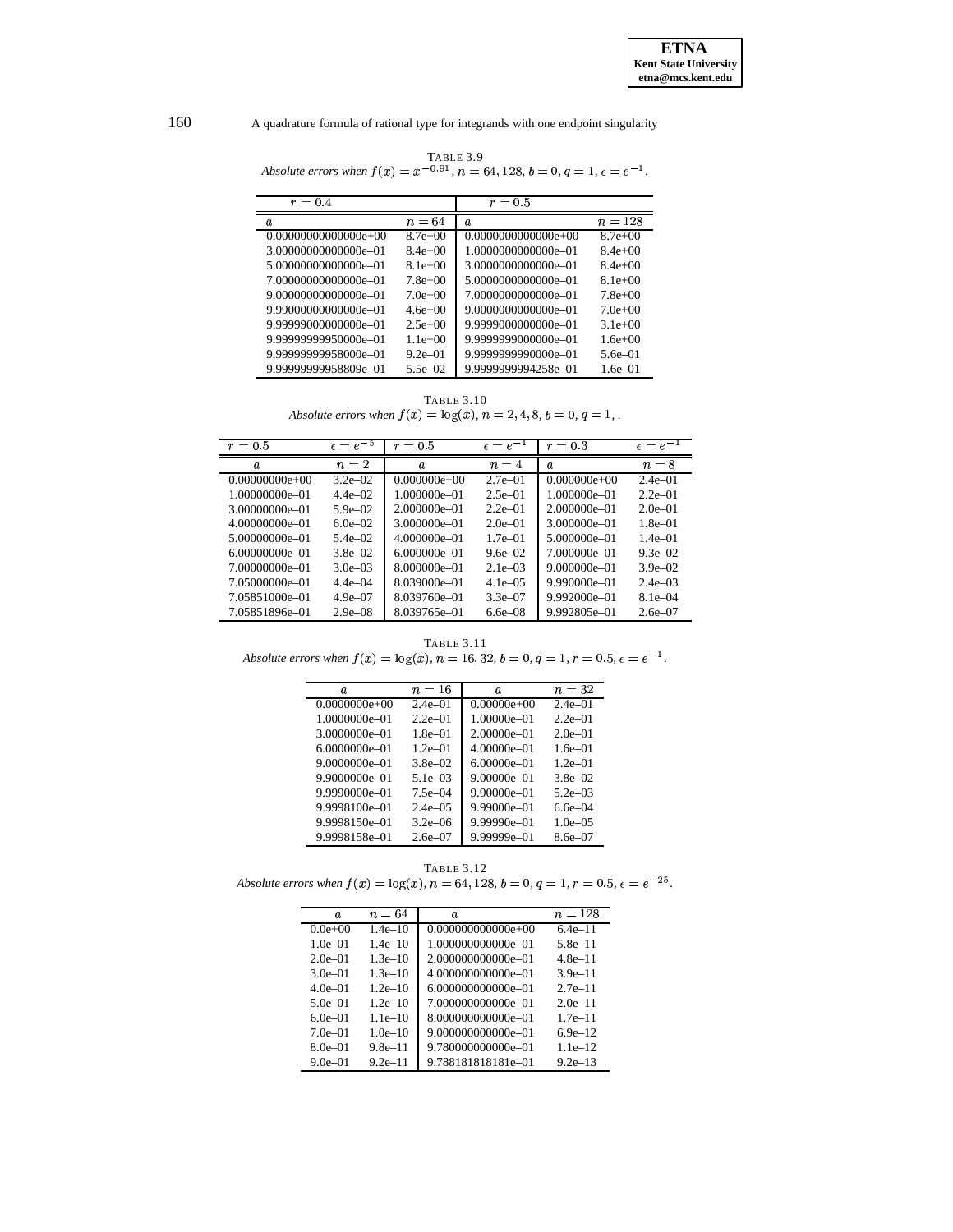**TABLE 3.13** Absolute errors when  $f(x) = x \log(x)$ ,  $n = 2, 4, 8, b = 0, \epsilon = e^{-1}$ .

<span id="page-18-0"></span>

| $r = 0.3, q = 1$   |              | $r = 0.99, q = 2$ |              | $r = 0.1, q = 1$ |              |
|--------------------|--------------|-------------------|--------------|------------------|--------------|
| a.                 | $n=2$        | a.                | $n=4$        | a.               | $n=8$        |
| $0.00000000e+00$   | $1.4e - 01$  | $0.000000e+00$    | $1.5e - 02$  | $0.0000e+00$     | $3.5e - 02$  |
| 1.00000000e-01     | $1.4e - 01$  | 1.000000e-01      | $1.8e - 02$  | $1.0000e - 01$   | $2.9e - 02$  |
| 3.00000000e-01     | $1.3e - 01$  | 2.000000e-01      | $2.1e - 02$  | $2.0000e - 01$   | $2.3e - 02$  |
| 4.00000000e-01     | $6.0e - 02$  | 3.000000e-01      | $2.5e - 02$  | $3.0000e - 01$   | $1.8e - 02$  |
| 5.00000000e-01     | $1.3e - 01$  | 4.000000e-01      | $2.9e - 02$  | $5.0000e - 01$   | $9.9e - 03$  |
| $9.00000000e - 01$ | $7.8e - 02$  | $6.000000e - 01$  | $3.8e - 02$  | 7.0000e-01       | $3.8e - 03$  |
| 9.72000000e-01     | $1.8e - 0.3$ | $9.000000e - 01$  | $5.6e - 02$  | $9.0000e - 01$   | $1.2e - 0.3$ |
| 9.72700000e-01     | $6.0e - 06$  | 9.880000e-01      | $1.3e - 0.3$ | $9.3000e - 01$   | $5.0e - 04$  |
| 9.72702200e-01     | $2.3e - 07$  | 9.882700e-01      | $4.1e - 0.5$ | $9.3950e - 01$   | $2.6e - 0.5$ |
| 9.72702285e-01     | $2.0e - 09$  | 9.882787e-01      | $1.5e - 07$  | 9.3991e-01       | $5.2e - 08$  |

**TABLE 3.14** Absolute errors when  $f(x) = x \log(x)$ ,  $n = 16, 32, b = 0, q = 1, r = 0.5$ .

| $\epsilon = e^{-1}$ |              | $\epsilon = e^{-10}$ |               |
|---------------------|--------------|----------------------|---------------|
| a.                  | $n = 16$     | a.                   | $n=32$        |
| $0.000000e+00$      | $3.5e - 02$  | $0.000000000e+00$    | $1.9e - 0.09$ |
| 1.000000e-01        | $2.9e - 02$  | 1.000000000e-01      | $1.5e - 09$   |
| 3.000000e-01        | $1.8e - 02.$ | 2.000000000e-01      | $1.2e - 09$   |
| 5.000000e-01        | $1.0e - 02.$ | 4.000000000e-01      | $6.1e-10$     |
| 7.000000e-01        | $4.0e - 03$  | 5.000000000e-01      | $3.8e - 10$   |
| $9.000000e - 01$    | 5.5e $-04$   | $6.000000000e - 01$  | $1.9e - 10$   |
| 9.900000e-01        | $9.5e - 06$  | 7.000000000e-01      | $3.7e - 11$   |
| 9.952700e-01        | $7.6e - 09$  | 7.310000000e-01      | $1.6e-12$     |
| 9.952724e-01        | $3.1e-10$    | 7.318000000e-01      | $4.8e-14$     |
| 9.952725e-01        | $9.8e - 14$  | 7.318980068e-01      | $8.9e - 15$   |

we only refer to the case  $[c, d] = [0, 1]$ . By means of the affine transformation  $F_r(x)$  $(x+1)/(r+1)$ ,  $0 < r < 1$ , we apply our method to estimate  $I(f) = I_r(f \circ F_r)/(r+1)$ , for several values of a and r. If  $a = 0$  then it means that no change of variable is made.

The values of the parameter q which we have used to test our approach are  $q = 1, ..., 10$ . In spite of the theoretical results in the previous section we have obtained very good results for  $q = 1$ , though instability shows up for  $q > 1$  in case of  $\epsilon < \exp(-1)$ . In this article we report Fig. 3.4 for  $q = 3$ , Fig. 3.7 to validate the role of q in the procedure and Table 3.13 for the case  $q=2$ .

We use the exactness condition for the rational functions  $1/(p_{n,k}^{-1}x-1)$  to implement a numerical procedure for the quadrature rule (3.13). It means that the coefficients  $C =$  $(A_{n,1},..., A_{n,n-b}, B_{n,1},..., B_{n,b})$  of the approximant are calculated as the solution of a linear system of equations which we trasform in  $T(a, r, n)C = Y$ , where  $T(a, r, n)$  is an upper triangular matrix obtained via  $QR$  factorization. Table  $3.17$  shows that after scaling the condition number of  $T(a, r, n)$  should vary a little as r ranges from 0.01 to 0.99.

Many numerical experiments have shown that the equation  $h = \epsilon(1 - a)$  works good enough in the computer. In our opinion this procedure needs a parameter  $\epsilon$  which ranges from  $\exp(-1)$  to  $\exp(-25)$ . If we make h small it means that either the value of a is very forced to be near the point  $a = 1$ , which yields a very high concentration of nodes and poles near the point  $x = -1$ , or  $\epsilon \le \exp(-10)$ . Instability is associated with small values of  $\epsilon$  though it can be observed higher accuracy as well (see Fig.  $3.5$ -3.6). Theorem  $3.10$  shows that if a is close enough to one then the quadrature error should be small. This effect is certainly produced by the change of variable  $w_{A_q}(x)$ , though one can detect that the decreasing behaviour of the

161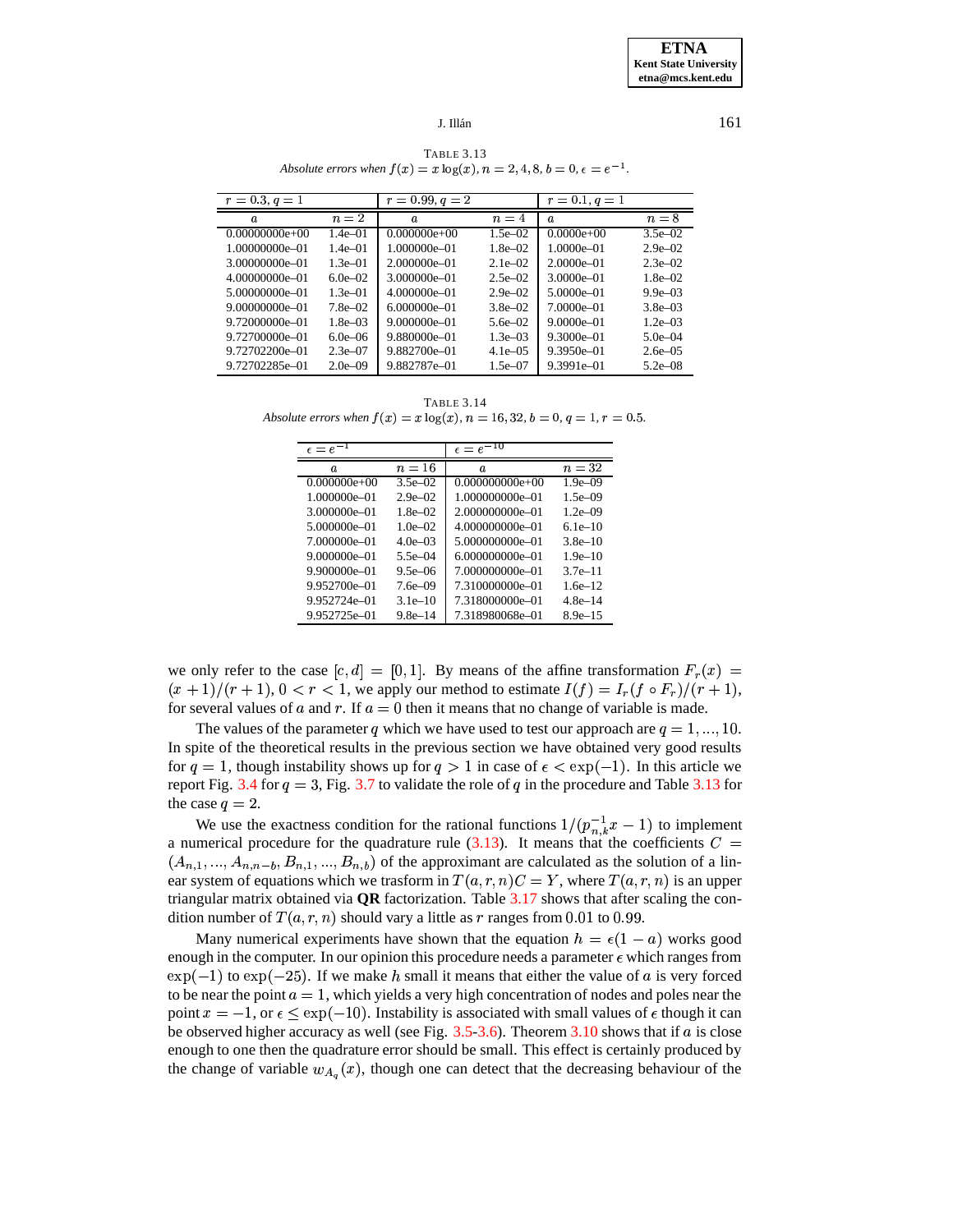| TABLE 3.15                                                                       |  |
|----------------------------------------------------------------------------------|--|
| Absolute errors when $f(x) = x \log(x)$ , $n = 64, 128, b = 0, q = 1, r = 0.5$ . |  |

| $\epsilon = e^{-25}$   |              | $\epsilon = e^{-5}$ |              |
|------------------------|--------------|---------------------|--------------|
| a.                     | $n = 64$     | a.                  | $n = 128$    |
| $0.00000000000000e+00$ | $1.6e - 08$  | $0.00e+00$          | $4.6e - 06$  |
| 1.00000000000000e-01   | $1.3e - 0.8$ | $1.00e - 01$        | $3.8e - 06$  |
| 2.00000000000000e-01   | $1.1e - 0.8$ | $2.00e - 01$        | $3.0e - 06$  |
| 3.00000000000000e-01   | $8.2e - 09$  | $4.00e - 01$        | $1.8e - 06$  |
| 4.00000000000000e-01   | $6.1e - 09$  | $6.00e - 01$        | $8.3e - 07$  |
| 5.00000000000000e-01   | $4.3e - 09$  | $7.00e - 01$        | $4.8e - 07$  |
| 7.00000000000000e-01   | $1.6e - 09$  | $8.00e - 01$        | $2.2e - 07$  |
| 9.00000000000000e-01   | $2.0e-10$    | $9.00e - 01$        | $6.1e - 0.8$ |
| 9.90000000000000e-01   | $2.2e-12$    | $9.90e - 01$        | $7.5e-10$    |
| 9.90782991202346e-01   | *            | $9.99e - 01$        | $1.3e-13$    |

<span id="page-19-0"></span>\*The symbol — means that the corresponding numerical result is smaller than 1.00e–15.

TABLE 3.16 *Absolute errors when*  $f(x) = x^{-1/5}$ ,  $n = 16, 32, b = 4, q = 1, r = 0.5$ .

| $\epsilon = e^{-1}$ |              | $\epsilon = e^{-5}$ |              |
|---------------------|--------------|---------------------|--------------|
| a.                  | $n=16$       | $\boldsymbol{a}$    | $n=32$       |
| $0.0000000e+00$     | $8.0e - 02$  | $0.0000e+00$        | $6.4e - 03$  |
| 1.0000000e-01       | $7.5e - 02$  | $1.0000e - 01$      | $6.0e - 03$  |
| 3.0000000e-01       | 6.6e $-02$   | $2.0000e - 01$      | 5.5e $-03$   |
| 5.0000000e-01       | $5.5e - 02$  | $3.0000e - 01$      | $5.0e - 03$  |
| 7.0000000e-01       | $4.1e - 02$  | $5.0000e - 01$      | $3.9e - 03$  |
| 8.0000000e-01       | $3.2e - 02$  | $6.0000e - 01$      | $3.3e - 03$  |
| $9.0000000e - 01$   | $2.1e - 02$  | 8.0000e-01          | $2.0e - 0.3$ |
| 9.9000000e-01       | $2.0e - 0.3$ | $9.9000e - 01$      | $2.1e - 0.4$ |
| 9.9230000e-01       | $5.1e - 0.5$ | $9.9700e - 01$      | $3.8e - 0.5$ |
| 9.9234833e-01       | $2.3e - 06$  | $9.9763e - 01$      | $1.4e - 06$  |

error with respect to a is magnified a lot by the condition  $h = \epsilon(1 - a)$ . When  $\epsilon$  is too small the slope of the error curve with respect to  $a$  is also small except for values of  $a$  very close to one. Such a behaviour can be seen in Table  $3.1-3.16$  $3.1-3.16$  for several values of the parameters n,  $a, r$  and  $\epsilon$ .

The variable  $r$  plays the role of counterpart of  $a$ , in the sense that values of  $r$  close to  $x = 1$  produce a concentration of nodes on the right side. We display figures [3.1](#page-9-0)[–3.6](#page-14-1) to illustrate the behavior of the error as function of the parameters  $a$  and  $r$ , particularly when they are close to one simultaneously. The error surfaces  $z = E(i, j)$  have been defined over the rectangular grid  $(r(j), a(i)), i, j = 1, ..., K, K = 20, 30$ , for which  $1.0 - 03 \le r(j) \le$  $9.95e - 01, 0 \le a(i) \le 9.95e - 01.$ 

Before making any conclusion on whether the selection  $b_{n,q} > 0$  is a reasonable decision for the numerical procedure one has to take into account that condition  $b_{n,q} > 0$  implies that some derivatives of the integrand are participating in the calculations. Despite the fact of having used simbolic tools to simulate all the derivatives, it is not surprising that a loss of accuracy is observed in Table [3.16](#page-19-0) with respect to Table [3.2.](#page-12-5) Naturally, this comparison clearly indicates that unless we were able to improve the algorithm, the case  $b_{n,q} = 0$  seems to be preferable. As for the use of an integral representation formula to calculate all the coefficients of the quadrature rule  $(3.13)$ , for the moment we have not been able to reach precision enough in the experiments. For all cases a feature of the integration method [\(3.13\)](#page-7-3) is that the error strongly depends on the behavior of f near  $x = -1$ . A class of functions with singularities located at interior points to which can be applied this integration rule, is one as that defined in [\[19\]](#page-21-17), namely, piecewise  $H<sup>p</sup>$  functions.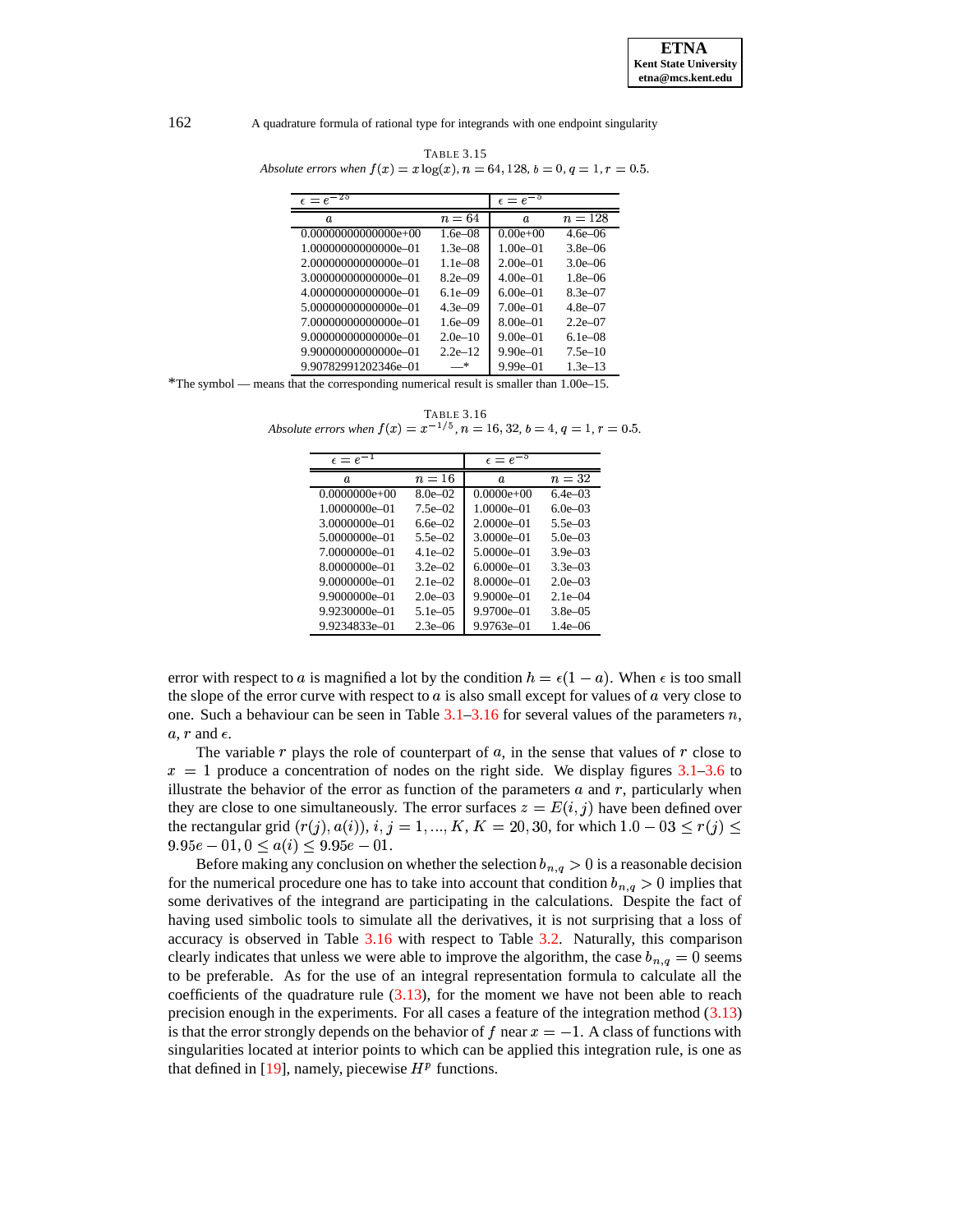## J. Illán $\frac{163}{2}$

<span id="page-20-10"></span>

| b              | r    | $n=2$       | $n=4$       | $n=8$       | $n=16$       | $n=32$      | $n=64$      | $n = 128$   |
|----------------|------|-------------|-------------|-------------|--------------|-------------|-------------|-------------|
| $\overline{0}$ | 0.01 | $1.2e+00$   | $4.1e+00$   | $4.9e + 01$ | $2.6e + 03$  | $1.9e + 06$ | $7.7e + 10$ | $1.4e+13$   |
|                | 0.1  | $1.3e+00$   | $4.2e+00$   | $4.1e+01$   | $2.7e+0.3$   | $2.3e+06$   | $8.7e+10$   | $1.7e+13$   |
|                | 0.5  | $1.6e + 00$ | $7.0e+00$   | $8.4e+01$   | $5.2e+03$    | $4.3e+06$   | $2.0e+11$   | $7.7e+13$   |
|                | 0.9  | $6.9e+00$   | $1.8e + 01$ | $3.1e+02$   | $3.1e+04$    | $3.4e+07$   | $2.1e+12$   | $2.1e+15$   |
|                | 0.99 | $1.7e + 01$ | $9.1e + 01$ | $8.8e+02$   | $1.9e + 0.5$ | $4.6e + 08$ | $5.0e + 13$ | $1.3e+17$   |
| $\sqrt{n}$     | 0.01 | $1.3e+00$   | $1.8e + 00$ | $4.4e+01$   | $7.1e+03$    | $6.9e + 06$ | $1.0e + 13$ | $1.8e + 20$ |
|                | 0.1  | $1.2e+00$   | $1.8e + 00$ | $4.5e+01$   | $6.9e+03$    | $4.2e+07$   | $6.3e+12$   | $6.6e+19$   |
|                | 0.5  | $1.4e+00$   | $4.6e + 00$ | $5.6e + 02$ | $1.2e + 06$  | $5.4e+09$   | $8.2e+16$   | $2.7e + 20$ |
|                | 0.9  | $2.0e+0.0$  | $4.2e+03$   | $3.8e + 04$ | $9.0e + 10$  | $7.7e+12$   | $1.7e+19$   | $3.7e + 23$ |
|                | 0.99 | $2.5e+00$   | $1.1e + 06$ | $3.4e+07$   | $1.0e + 12$  | $4.8e+17$   | $2.7e+19$   | $7.0e+19$   |

TABLE 3.17 *Condition number of matrices*  $T(a, r, n)$ ,  $a = 0.5$ .

The reader should consult  $[23]$  where the  $n$ -point Gauss-Legendre rule and several smoothing transformations are applied together to evaluate the integral of functions with one and two endpoint singularities. To illustrate the efficiency of the method in [\[23\]](#page-21-10), the authors compare the corresponding numerical results with those generated by the trapezoidal rule when the latter has been modified by a change of variable.

Our approach is based on interpolation of rational functions and it is different from that presented by Monegato and Scuderi in [\[23\]](#page-21-10). The latter deals with Gaussian quadrature formulas of polynomial type and smoothing transformations for which some derivatives vanish at the endpoints of the integration interval. Instead, we consider the change of variable mulas of polynomial type<br>ish at the endpoints of the<br> $u_a(x) = w_A(x)$  which s  $_{A_q}(x)$  which simply modifies the distribution of nodes to diminish the adverse - effect of the endpoint singularity. However, for the purposes of comparison, we mainly refer to the numerical results in [\[23\]](#page-21-10) because here we have practically tested the same functions as those reported in that paper.

In spite of the ill conditioned matrices which arise in our implementation, a conclusion is that the accuracy which we can obtain with the rational quadrature rule  $(3.13)$  is competent, particularly for those functions  $f$  for which estimate  $(3.28)$  holds.

All the computations in this work have been performed on a PC using MatLab<sup>(R)</sup>.

**Acknowledgments**. The author would like to thank the referees, who spotted many minor errors and offered valuable suggestions.

#### **REFERENCES**

- <span id="page-20-6"></span><span id="page-20-4"></span>[1] A. AIMI, M. DILIGENT, AND G. MONEGATO, *New numerical integration schemes for applications of Galerkin BEM to 2-D problems*, Internat. J. Numer. Methods Engrg., 40(1997), pp. 1977–1999.
- [2] J.E. ANDERSSON, *Optimal quadrature of*  $H^p$  *functions*, Math. Z., 172 (1980), pp. 55–62.
- <span id="page-20-7"></span>[3] J.E. ANDERSSON, AND B.D. BOJANOV, *A Note on the optimal quadrature in* 7)9 , Numer. Math., 44 (1984), pp. 301–308.
- <span id="page-20-5"></span>[4] B.D. BOJANOV, *On an optimal quadrature formula*, C. R. Acad. Bulgare Sci., 27 (1974), no. 5, pp. 619–621.
- <span id="page-20-9"></span>[5] P. L. DUREN, *Theory of H<sup>p</sup> Spaces*, Academic Press, New York, p. 157, 1970.
- <span id="page-20-8"></span><span id="page-20-0"></span>[6] T. GANELIUS, *Rational approximation to*  $x^{\alpha}$  *on* [0, 1], Anal. Math., 5 (1979), pp. 19–33.
- [7] W. GAUTSCHI, *Gauss-type quadrature rules for rational functions*, in "Numerical Integration IV" (H. Brass and G. Hämmerlin, Eds.), Internat. Series of Numerical Mathematics, 112, Birkhäuser, Basel (1993), pp. 111–130.
- <span id="page-20-1"></span>[8] , *Algorithm 793: GQRAT-Gauss quadrature for rational functions*, ACM Trans. Math. Software, 25 (1999), no. 2, pp. 213–239.
- <span id="page-20-2"></span>[9] , *The use of rational functions in numerical quadrature*, J. Comput. Appl. Math., 133 (2001), pp. 111– 126.
- <span id="page-20-3"></span>[10] W. GAUTSCHI, L. GORI, AND M.L. LO CASCIO, *Quadrature Rules for Rational Functions*, Numer. Math., 86 (2000), pp. 617–633.